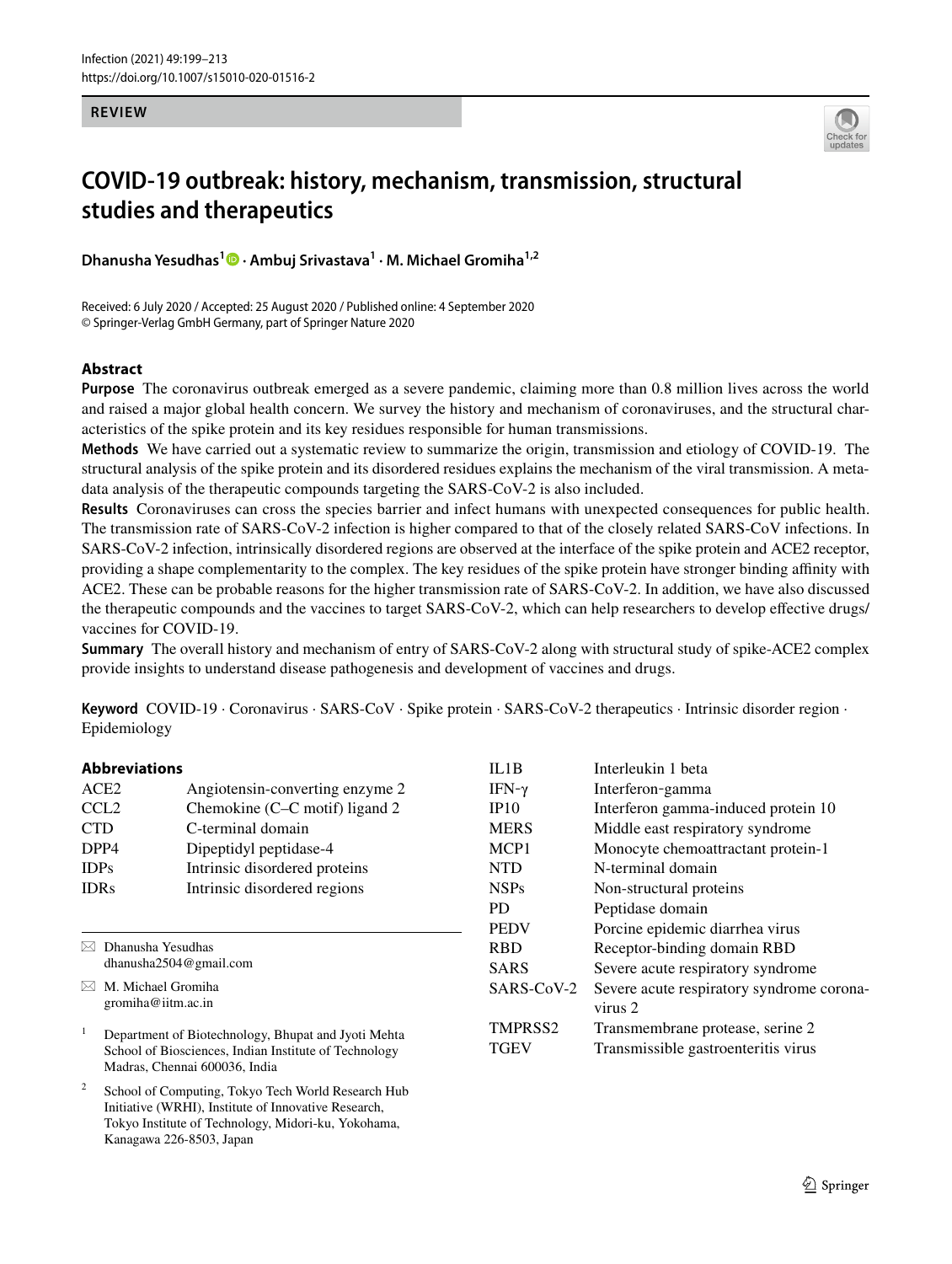## **Introduction**

The SARS-CoV-2 is a single, positive-strand RNA virus that causes severe respiratory syndrome in humans [\[1](#page-10-0)]. The Coronavirus disease 2019 (COVID-19) has emerged as a severe pandemic, claiming more than 0.8 million lives worldwide between December 2019 and August 2020 [[2,](#page-10-1) [3\]](#page-10-2). Compared to SARS-CoV, SARS-CoV-2 human-to-human infection is more readily transmitted and spread to almost all continents leading to the WHO's declaration of a Public Health Emergency of International Concern (PHEIC) on January 30, 2020 [[3–](#page-10-2)[5\]](#page-10-3). Generally, coronaviruses can cause respiratory, gastrointestinal, and central nervous system diseases in humans and animals, threatening humans life and causing economic loss [[6,](#page-10-4) [7](#page-10-5)]. These viruses also have the capacity to adapt to a new environment through mutations and are programmed to modify host tropism; thus, the threats are constant and long-term [\[6](#page-10-4), [8](#page-10-6), [9](#page-10-7)].

Including SARS-CoV-2, other coronaviruses cross the species barrier into humans, which lead to outbreaks of severe and fatal respiratory diseases. The SARS-CoV was first identified in bats, and spread to other animals in different geographic regions. The SARS-CoV outbreak was first emerged in humans in 2003, through transmissions from animals in open-air markets in China [[10,](#page-10-8) [11](#page-10-9)]. Thereafter, a higher number of genetically related viruses were also identified in Chinese Horseshoes bats (*Rhinolophus sinicus*) [\[11–](#page-10-9)[13\]](#page-10-10). Coronaviruses belong to the family Coronaviridae and are divided into alpha ( $α$ -CoV), beta ( $β$ -CoV), gamma (γ-CoV), and delta (δ-CoV) coronaviruses. The alpha and betacoronaviruses can infect mammals, and the viruses found in humans are genetically similar to β-CoV genus. The β-CoVs are further divided into different lineages (A, B, C, and D lineages): SARS-CoV and SARS-CoV-2 are grouped in lineage B, which has approximately 200 published virus sequences, whereas MERS-CoV belongs to lineage C, which has  $\sim$  500 viral sequences [[11\]](#page-10-9).

The HCoV-229E and HCoV-NL63 belong to the Alphacoronavirus family, whereas HCoV-OC43, HCoV-HKU1 and SARS-CoV are Betacoronaviruses [[14–](#page-10-11)[16](#page-10-12)]. The phylogenetic analysis shows that SARS-CoV-2 protein is firmly rooted in the β-genus lineage of bat coronaviruses  $[14]$  $[14]$ . The whole genome of SARS-CoV-2 shares 80% identity with that of SARS-CoV and is 96% identical to the bat coronavirus BatCoV-RaTG13 [[17](#page-10-13)]. The spike protein sequence similarity between SARS-CoV-2 and SARS-CoV is around 76–78%. The RBD alone shares a similarity of 73–76%, and RBM shares 50–53%. In contrast, the human MERS-CoV is related to Tylonycteris bat coronavirus HKU4, shares less sequence similarity  $(-54%)$  and recognizes DPP4 as their receptor. The sequence similarity between SARS-CoV-2 and SARS-CoV spike proteins explains the possibility of binding to the same receptor angiotensin converting enzyme 2 (ACE2) in the host cell [[14\]](#page-10-11).

Coronavirus is one of the largest genomes among all RNA viruses ranging from 27 to 32 kb. Receptor-mediated endocytosis is the main process of virus entry to the host cells. SARS-CoV-2 uses ACE2, a cell-surface receptor that is present in the kidney, blood vessels, heart, and importantly, in the lung AT2 alveolar respiratory tract epithelial cells for viral infection  $[18]$  $[18]$ . The spike protein, which is responsible for the viral entry, has N-terminal and C-terminal domains, and two major subunits S1 and S2 are present in almost all coronaviruses [[6\]](#page-10-4). One of these S1 or S2 subunits binds with the host receptors and acts as a receptor-binding domain (RBD) (Fig. [1a](#page-2-0)).

Next-generation sequencing technology (NGS) revolutionized the biological sciences, including virus discovery. The NGS made it easy to recognize thousands of novel virus sequences from wild animal and human populations around the world. Despite these vast coronavirus sequences are published, very little work has been performed for further studies. Further, the lack of tools to test these novel viruses and their ability to infect humans hindered the efforts to predict the subsequent zoonotic viral outbreaks [[11\]](#page-10-9). Understanding the virology of coronaviruses and the methods to control their spread is currently a necessary task to maintain the global health and economic stability.

In this review, we discuss the history of coronaviruses in both humans and animals, their transmissions, mechanism of host cell entry and the structural studies, explaining active and inactive receptor binding of spike protein and the key residues playing an important role in the receptor binding. The drug repurposing and the therapeutic targets for SARS-CoV-2 are also discussed.

# **History known so far**

Until the first identification of human coronaviruses 229E and OC43, in the late 1960s, coronavirus infections were witnessed as harmless for humans [[14,](#page-10-11) [15](#page-10-15)]. The outbreak of SARS-CoV in southern China in the winter of 2002, took a fatality rate of 10% of the infected patients [\[18–](#page-10-14)[20\]](#page-10-16). The virus had been rapidly spreading throughout the world, especially in Asia, and controlled after July 2003 [[21](#page-10-17)]. Viral analysis of the outbreak of SARS showed that bats are natural reservoirs for SARS-CoVs, and civet cats and raccoon dogs are the intermediate hosts. In the year 2012, a novel highly pathogenic Middle East Respiratory Syndrome coronavirus (MERS-CoV) was identified in humans, demonstrating that the coronaviruses are transmitted from animals to humans at any time and with unexpected consequences for the public health [[22\]](#page-10-18). MERS-CoV, the slow-spreading virus, has affected ~ 1700 people with a fatality rate of ~  $36\%$  [[6,](#page-10-4) [22](#page-10-18)].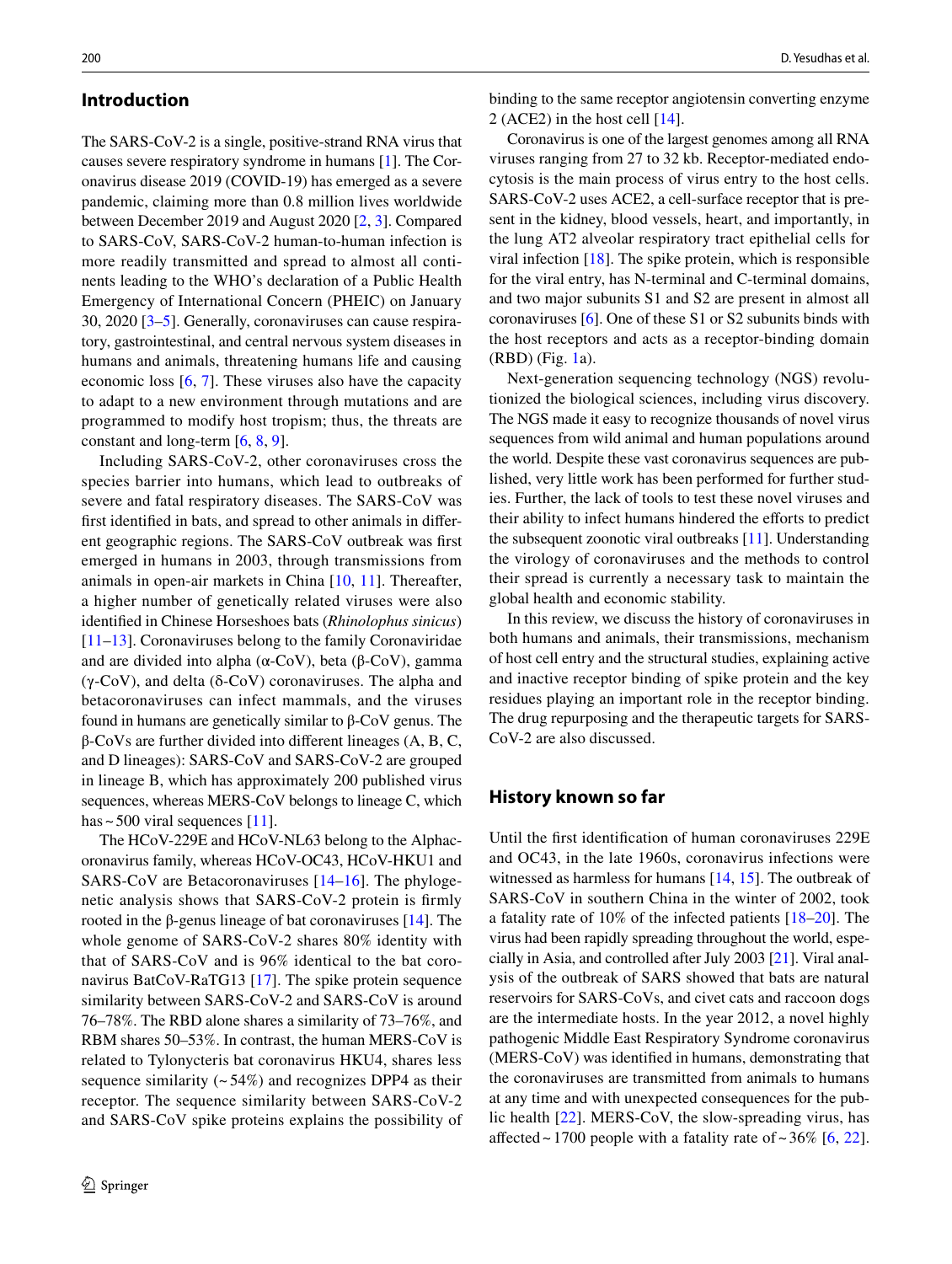

<span id="page-2-0"></span>**Fig. 1 a** Domain arrangement of SARS-CoV-2 spike protein. *SS* signal sequence, *NTD* N-terminal transactivation domain, *RBD* receptor binding domain, *SD* subdomain, *FP* fusion peptides, *HR1* heptad repeat 1, *HR2* heptad repeat 2, *CD* connector domain, *S1/S2 and S2′* protease cleavage sites, *TM* transmembrane domain, *CT* cytoplasmic tail. **b** Host cell entry and replication of SARS-CoV-2. SARS-CoV-2 infection starts with the binding of spike protein with ACE2 receptor and the invasion process is triggered by host cell proteases (furin, trypsin, TMPRSS2 and cathepsin). SARS-CoV-2 releases RNA into the host cell, and the RNA is translated into viral replicase poly-

The animal sources of SARS-CoV-2 infections are bats and SARS-CoV-2 can be transmitted to cats, pangolins, and dogs [\[23\]](#page-10-19).

Other than humans, the coronaviruses have a big impact on the animal kingdom. Animal coronaviruses can cause severe threat to their hosts; since 1984, an unrecognized infection massively spread among the swine population in Europe, and later it was identified as porcine epidemic diarrhea coronavirus (PEDV), which is derived from the porcine proteins pp1a and pp1ab, and subsequently cleaves into NSPs. The full-length negative strand RNA copies of the viral genome are produced by the enzyme replicase using the full-length positive-strand RNA genome as a template. During transcription, RNA polymerase produces a series of subgenomic mRNAs and translates into viral proteins [S (Spike), E (Envelope), N (Nucleocapsid), and M (Membrane)]. The viral proteins and the genome RNA are assembled into virions in Golgi and ER (endoplasmic reticulum), which are budding into ERGIC (ER–Golgi intermediate compartment) and released out of the cell via vesicles

enteric coronavirus TGEV [[24](#page-10-20)]. In 2013, the same PEDV in less than a year had caused a 100% fatality rate in piglets and rubbing out more than 10% of America's pig population [[5,](#page-10-3) [25,](#page-10-21) [26\]](#page-10-22)

Therefore, the total number of human coronaviruses identified has been increasing throughout the years. HCoV-229E and HCoV-OC43 are the first two discovered human coronaviruses in the 1960s, HCoV-NL63 and HCoV-HKU1 human coronaviruses identified after the SARS-CoV outbreak in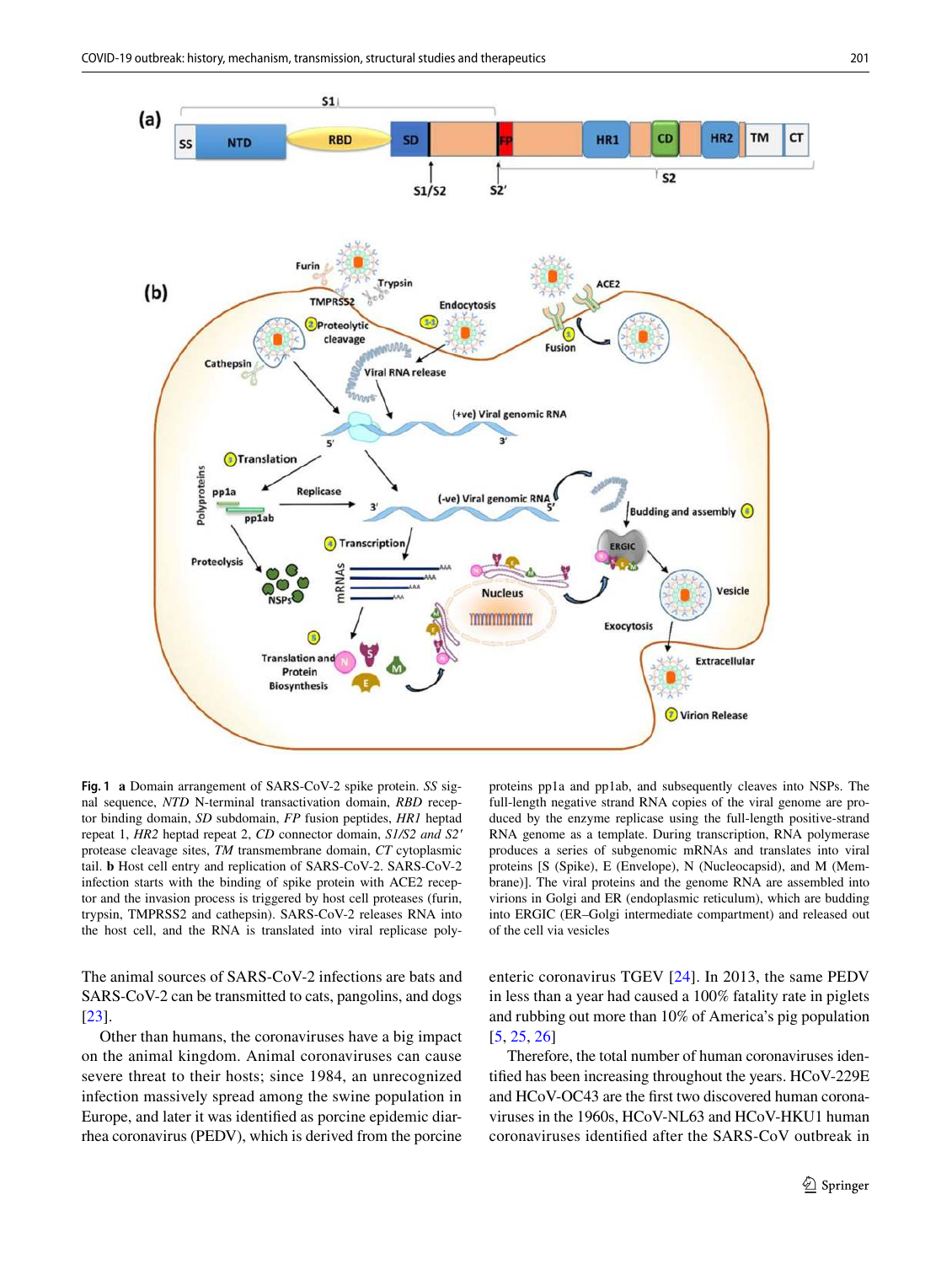2003. The sixth coronavirus MERS-CoV was identified in Saudi Arabia in 2012 [\[22\]](#page-10-18). However, the story continues with the new identification of SARS-CoV-2 in December 2019 at the seafood wholesale market in Wuhan, China. SARS-CoV-2 is the seventh member of the family of coronaviruses that infects humans and it is different from both MERS-CoV and SARS-CoV.

Although some infections caused by human coronaviruses are mild and associated with common colds, certain animal and human coronaviruses can make a severe impact on the human population. Especially in young children, elderly people, and immune-deficient patients, the infections can be lethal [\[9,](#page-10-7) [27–](#page-10-23)[29\]](#page-10-24). Therefore, it is important to understand the mechanism of invading viruses to theirs hosts, transmission and prevention of these processes.

## **Transmission and epidemiology**

The respiratory droplets are the main routes of transmissions; SARS-CoV-2 can be transmitted to a healthy person if he happens to have contact with the infected person or any of his belongings, including clothes, doorknobs, etc. Studies have been reported that aerosol transmission (Airborne transmission) is also possible for SARS-CoV-2, but there is no clear study on neonatal infections (mother to child)  $\left[30-36\right]$  $\left[30-36\right]$  $\left[30-36\right]$ . However, the transmission can be avoided by keeping a distance of 2 m between two people, wearing masks while going out, and the isolation of infected people.

During the initial phase of the COVID-19 outbreak, a dataset was obtained from 1099 patients with laboratoryconfirmed COVID-19 from 552 hospitals in 30 provinces of China on January 29, 2020. Only 2% of the patients had a history of contact with animals; more than three quarters have either visited the Wuhan city or are residents. Hence, the outbreak patterns or the source of infection could not be predicted from their study. The incubation period of the SARS-CoV-2 was from 1 to 12 days; however, the median incubation period was 4 days [[32](#page-11-1)]. The most common symptoms are fever (43% on admission, and 88.7% during hospitalization), cough (67.8%), diarrhea  $(3.8\%)$ , and fatigue  $[32, 37]$  $[32, 37]$  $[32, 37]$  $[32, 37]$ . The SARS-CoV-2 was detected in saliva, blood, sputum, and urine before the development of viral pneumonia, and some patients do not develop pneumonia at all. Asymptomatic persons are potential sources of SARS-CoV-2 infection, which control the transmission dynamics of the current outbreak [[32](#page-11-1), [38\]](#page-11-3).

The SARS-CoV-2 first identified in Wuhan, China has spread all over the globe. As of August 20, 2020, more than 22 million confirmed infection cases and 0.8 million deaths had been reported across the world, including almost all the countries. The rate of infection or the average number of people getting infected by an individual (R0) was 2.75 in the case of SARS pandemic in 2003. The R0 value of Ebola 2014 was in the range of 1.51–2.53, and H1N1 influenza 2009 was from 1.46 to 1.48, and for MERS, it was around 1. The SARS-CoV-2 R0 value was estimated to be in the range of 1.5–3.5. The comparison of R0 values of various coronaviruses shows that the difference is minimal. However, the difficulties arising for SARS-CoV-2 infection are due to the following: (1) basic properties of the viral infection and the infection periods are uncertain, (2) most of the infected individuals do not show symptoms, but are capable of spreading the infection, (3) changing susceptibility of the population in affecting the spread of infection remains unanswered. In addition, there are no control measures for this spread [[39](#page-11-4)].

# **Spike protein structure and mechanism of SARS‑CoV‑2 entry**

Coronaviruses consist of four structural proteins: the nucleocapsid protein (N) forms the helical capsid to accommodate its genome. The whole structure is further surrounded by a lipid envelope, which is made of S (spike), E (envelope) and M (membrane) proteins. The membrane and the envelope proteins are needed for the virus assembly and the spike protein is for virus entry and host cell recognition [[6\]](#page-10-4). The spike protein forms large protrusions (Peplomers) on the virus surface (looks like the virus has crowns), and hence it is named as "CORONA" (corona is a Latin word which means crown). It comprises three segments: (1) large ectodomain, (2) transmembrane domain and (3) intracellular tail. The receptor-binding subunits S1 and S2 are placed in the ectodomain region. During the infection, the S1 binds with the host receptor, and S2 fuses the host and viral membranes, thereby releasing the viral genome into the cell (Fig. [1\)](#page-2-0). The spike protein is a clove-shaped trimer with three S1 heads and a trimeric S2 stalk [[6\]](#page-10-4).

During viral infection, spike protein (~ 1300 amino acid residues) is cleaved by host proteases into receptor binding subunit S1 and membrane fusion subunit S2. During cell entry, the S1 subunit binds directly to the sugar receptors [[40\]](#page-11-5) and ACE2 of the host cell surface, and the S2 subunit undergoes conformational changes and obtains post-fusion state [[41](#page-11-6)]. During this state, the three pairs of heptad repeat region HR-N and HR-C in trimeric S2 form a six-helix bundle structure [[42\]](#page-11-7). The buried hydrophobic fusion peptides become exposed and insert into the target host membrane. These fusion peptides and the transmembrane anchors are positioned at the end of a six-helix bundle structure, bringing the viral and host membranes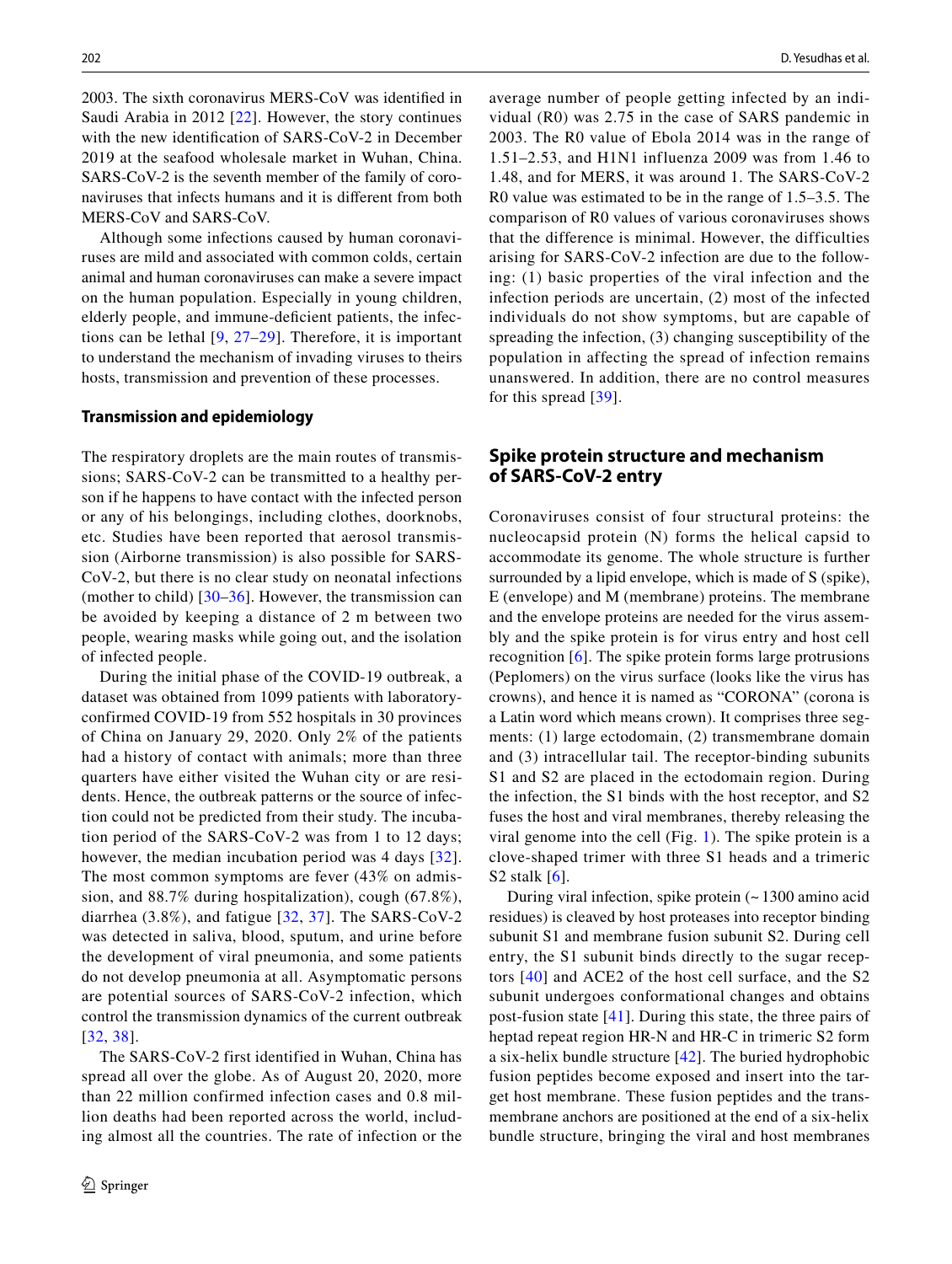to fuse [[42,](#page-11-7) [43](#page-11-8)]. During this process, a large amount of energy is released, which accelerates the membrane fusion forward. Along with this, receptor binding and low pH can also trigger this membrane fusion [\[6\]](#page-10-4).

Since the spike protein has a good binding affinity for sugar receptors of human cells, it uses them as a mechanism of cell entry  $[6]$  $[6]$ . Notably, the SARS-CoV-2 has a higher affinity to human ACE2 than the SARS-CoV virus strain. The ectodomain of the SARS-CoV-2 spike protein binds to the peptidase domain (PD) of ACE2 with a  $K_d$ (equilibrium dissociation constant) of  $\sim$  15 nM [\[4\]](#page-10-26). Spike protein priming is done by transmembrane protease serine 2 (TMPRSS2), which is also essential for the entry of SARS-CoV-2 [\[44](#page-11-9)]. Generally, SARS-CoV enters host cells through endocytosis, where its spike protein is processed by cathepsin L and cathepsin B lysosomal proteases. The extracellular proteases, including elastase in the respiratory tract and TMPRSS2 on the surface of flung cells are also known to activate spike membrane fusion [[6\]](#page-10-4).

The viral entry to the host cells can be via: (1) the endocytic pathway and (2) non-endosomal pathway [\[45\]](#page-11-10) (Fig. [1](#page-2-0)b). The endocytic pathway, especially clathrindependent endocytosis is extensively studied for SARS-CoV and MERS-CoV viral entry. Since the SARS-CoV-2 also uses the same receptor as SARS-CoV, it is reported that SARS-CoV-2 also uses the same viral entry mechanism. Wang et al. [[46\]](#page-11-11) reported clathrin- and caveolaeindependent endocytic pathways for SARS-CoV entry. Despite the common use of endocytic pathway as a viral entry mechanism, the discrepancies about the same are unavoidable. Thus, the exact nature of the viral entry is context-dependent, including the type of the virus and the host cells [\[47\]](#page-11-12).

In addition, the macrophages can also act as a viral reservoir and support minimally for the SARS-CoV-2 entry and its replication. Although the dendritic cells and other immune cells are not infected by SARS-CoV-2, they may serve as a transporter for the viruses, which is also responsible for the pathogenesis [\[48,](#page-11-13) [49](#page-11-14)].

## **Active and inactive state of spike protein**

The S1 subunit of SARS-CoV spike glycoprotein is predominantly composed of β-strand structures, composed of an N-terminal domain (NTD, residues 14–294) and three C-terminal domains (CTD1, residues 320–516; CTD2, residues 517–578 and CTD3, residues 579–663). The NTD is linked with CTD1 through the linker residues 295–319,



<span id="page-4-0"></span>**Fig. 2** Inactive and active state conformations of spike protein with its receptor binding. **a**, **b** Represent the inactive state conformations in which S2 subunits (stem portion) are completely covered by the "down" position of CTD1s (head portion). It causes steric clashes and inhibits the binding between spike protein and ACE2. **c** Represents

the active state conformation, in which one of the CTD1s is in open state (shown in red stars) and facilitates the binding between spike protein and ACE2. TM and CT stands for transmembrane domain and cytoplasmic tail, respectively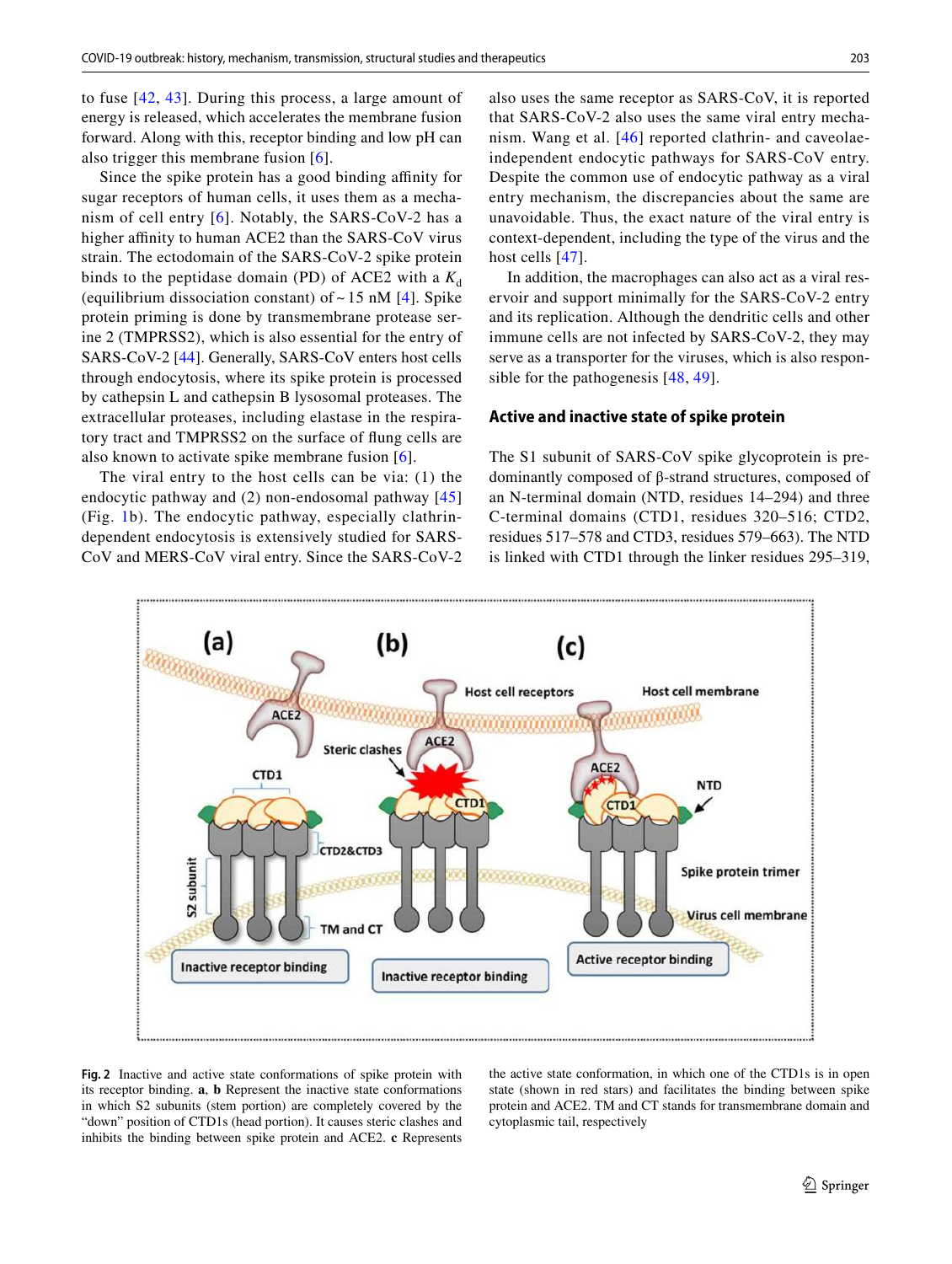where CTD1 acts as a potential RBD for SARS-CoV and binds explicitly with the ACE2 receptor.

Gui et al. [\[43](#page-11-8)] reported that the SARS-CoV spike glycoprotein trimer could obtain different conformations, which are necessary for effective binding with ACE2. All these conformations are termed based on the position of CTD1 of the spike glycoprotein (Fig. [2\)](#page-4-0). The three spike glycoprotein monomers intertwine with each other and form densely packed homotrimer. The head portion of this trimer is taken place by NTDs and CTD1s of S1 subunits, where the CTD1s are located at the center and the NTDs are located outside of this triangular head. The S2 subunits represented as a stem for this trimer, which is further surrounded by CTD2s and CTD3s of the S1 subunits (Fig. [2\)](#page-4-0). In the inactive state (Fig. [2a](#page-4-0), b), S2 subunits (stem portion) are completely covered by the "down" position of CTD1s (head portion), which causes steric clashes for the binding between spike protein and ACE2. In the active state (Fig. [2](#page-4-0)c), two CTD1s adapt the "down" conformation and one CTD1 rotates outward and obtains "up" conformation, which does not cover the S2 subunit and allows the interactions between spike protein and ACE2. The "up" position also paves the way for the S2 subunit to expose and insert its fusion peptides into the host cell membrane [\[43\]](#page-11-8) (Fig. [2](#page-4-0)).

#### **Key residues of SARS‑CoV‑2 and SARS‑CoV**

The sequence similarity between SARS-CoV-2 and SARS-CoV spike protein explains the possibility of having the same receptor ACE2 in the host cell  $[14]$  $[14]$  $[14]$ . The sequence and the structural studies revealed the key residues, which are involved in spike–ACE2 interactions. The key residue at position 493 in RBD of SARS-CoV-2 is Gln, wherein SARS-CoV (479 is the corresponding residue in SAR-CoV) of civets and humans, it is Lys and Asn, respectively. Since the residue 479 of RBD is near to the virus-binding hotspot residue Lys31 of human ACE2, the Lys residue present in civet causes steric clashes and not favoring human ACE2 receptor binding. However, the Lys479Asn mutation revealed that the Asn present in 479 of human SARs-CoV enhances the viral binding with human ACE2 receptors. The Gln493 in SARS-CoV-2 RBD is compatible with the human ACE2 receptor hotspot residue Lys31, which explains its target cell identification [[14\]](#page-10-11).

Similarly, the residue 501 in SARS-CoV-2 RBD is Asn, wherein civet RBD, it is Ser (487 is the corresponding residue in SARS-CoV), and for humans, it is Thr. This residue also plays an important role in making interaction with the hot spot residue Lys353 of receptor ACE2. Ser487Thr mutation analysis shows encouraging results upon human ACE2 receptor binding and plays a role in human-to-human transmission. Thus, the interactions with Lys353 will be favorable for threonine (human SARS-CoV) and Asn (SARS-CoV-2) than serine (civet) [[14\]](#page-10-11).

The residues Lue455, Phe486, and Ser494 in SARS-CoV-2 RBD (Tyr442, Leu472, and Asp480 in human and civet SARS-CoV) are considered as important for the human ACE2 receptor binding. Tyr442 of human and civet SARS-CoV RBDs shows unfavorable interactions with hotspot residue Lys31 of human ACE2; however, Lue455 of SARS-CoV-2 provides favorable interactions. Compared with Leu472 of human civet SARS-CoV RBD, Phe486 of SARS-CoV-2 provides better interaction with hotspot residue Lys31 of human ACE2. Although Ser494 provides positive support for the human ACE2 receptor hotspot residue Lys353, the SARS-CoV Asp480 also makes favorable interaction with hotspot residue Lys353. Throughout this viral entry process, the Lys31 and Lys 353 of human ACE2 receptors are termed as "hot spot" residues, which consist of a salt bridge buried in a hydrophobic environment and contribute critically for the virus and host cell receptor binding. Thus, this key residue comparison of SARS-CoV-2 with the civet and human SARs-CoV explains how actively SARS-CoV-2 is choosing and binding with the human ACE2 receptors, which is likely to cause the human-to-human transmission [[14](#page-10-11)]. The heterogeneity of amino acids in ACE2 receptors is also responsible for the wavering binding affinities between the host and the virus, which is associated with the viral transmission. However, the variants in the host cell receptors (ACE2) can confer resistance against the invading pathogens. Hussain et al. reported that the mutations S19P and E329G in ACE2 disrupt the intermolecular interactions and have low binding affinity with viral spike protein. In addition to the variations in the viral spike protein, ACE2 allelic variants can also drive the potential resistance against SARS-CoV-2 infection [\[50](#page-11-15)].

# **Intrinsic disorder propensities in coronaviruses**

Intrinsically disordered proteins (IDPs) and intrinsically disordered regions (IDRs) also play major roles in a number of biological functions, including DNA/RNA binding, protein binding, and facilitating access to the binding sites between the binding partners [[51,](#page-11-16) [52\]](#page-11-17). The RNA–protein recognition often needs conformational changes in both RNA and protein, which is facilitated by the structural flexibility of disordered residues [[51](#page-11-16)]. Also, the functional importance of intrinsically disordered regions in proteins includes transcription, translation, post-translational modifications, and cell signaling [[51](#page-11-16), [53](#page-11-18)]. The categorization of coronaviruses, based on the intrinsic disorder propensities, can represent useful identification for the viral life cycle and its pathogenicity.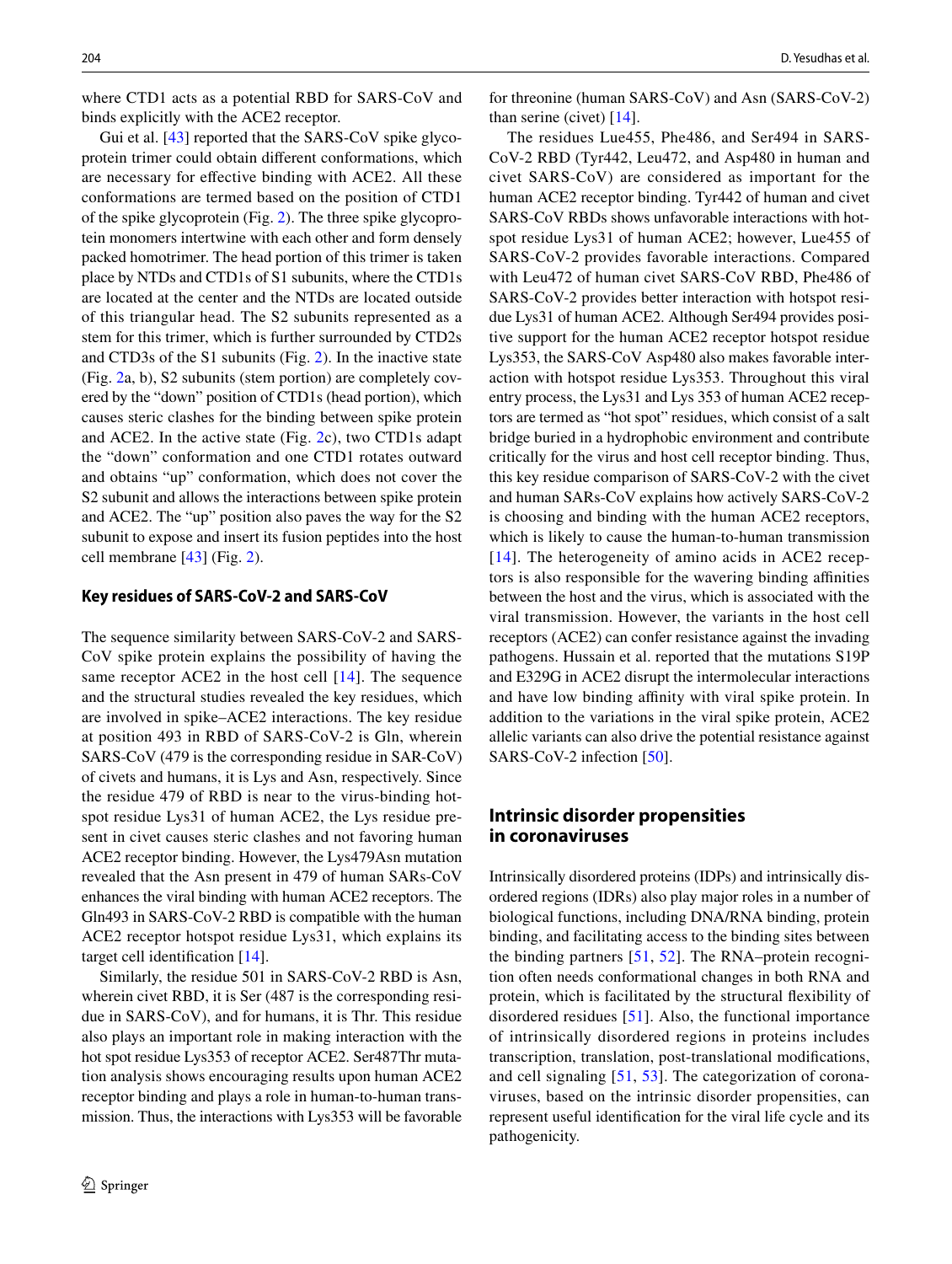The IDRs in SARS-CoV nucleocapsid protein comprise three segments, such as 1–44, 182–247 and 366–422 [\[54,](#page-11-19) [55](#page-11-20)]. The highly flexible intrinsic disordered linker region, which connects the NTD and CTD is rich in serine and arginine residues. An intrinsically disordered domain that flanks the CTD (C-terminal tail peptide) plays a significant role in dimer–dimer association in human coronavirus 229E (hCoV-229E). Likewise, the coronavirus HKU1, has a partially disordered conserved linker loop (amino acids 428–587) structure [[56\]](#page-11-21). HKU1 S2 subunit also shows the presence of disordered residues at its protease cleavage site [\[57\]](#page-11-22).

In SARS-CoV-2, the attachment of spike protein with the host cell is activated by the host cell enzymes trypsin, cathepsin L, furin and TMPRSS2 (Fig. [1b](#page-2-0)). The sequence comparison of SARS-CoV-2 against other lineage B betacoronaviruses shows that the unique amino acid pattern "RRAR" is present at the S1/S2 junction of the spike protein, which is cleaved by the furin enzyme. However, the structure reported for SARS-CoV-2 spike protein (PDB code: 6VSB), shows that S1/S2 junction is in a disordered, solvent-exposed loop [\[4](#page-10-26)]. Hence, it has been hypothesized that the unique amino acid sequence "RRAR" present in SARS-CoV-2 is responsible for their effective transmission [\[58–](#page-11-23)[60\]](#page-11-24).

The binding with ACE2 is governed by the intrinsically flexible receptor binding motif, and the binding interfaces along with the key residues are reported in the literature



<span id="page-6-0"></span>**Fig. 3** Structure of the monomeric spike protein (green)—ACE2 receptor (blue) complex. The interface residues are shown in light golden. The disordered-to-ordered transition residues (Leu455 to Pro491 and Asn501 to Val503) have been marked in the figure

 $[61, 62]$  $[61, 62]$  $[61, 62]$  $[61, 62]$  $[61, 62]$ . In addition, based on our analysis (Fig. [3\)](#page-6-0), the monomeric structure of the spike protein in the free form (PDB ID: 6VSB; green color) [[4\]](#page-10-26) shows a number of missing residues in the structure. These missing residues of the spike protein attain a stable conformation upon binding to the ACE2 receptor and hence, they are termed as disorderto-order transition (DOT) residues (PDB ID: 6LZG; light golden color). Specifically, the regions, Leu455 to Pro491 and Asn501 to Val503 show disorder-to-order transitions [[61\]](#page-11-25). These disordered-to-ordered residues are facilitating a better shape complementary and affinity between ACE2 and spike protein. Interestingly, the key residues responsible for transmission, and interaction with ACE2 receptors (already discussed in section "Key residues of SARS-CoV-2 and SARS-CoV") are overlapping with these mentioned disordered-to-ordered residues. Based on these observations, the disorder-to-order conformational change is necessary to facilitate the spike protein binding with its receptor. Thus, an in-depth analysis of these disordered residues will shed additional insights on the viral recognition and transmission mechanism.

The studies by Goh et al. [\[63](#page-11-27)] on 1918 H1N1 and H5N1 explain that it is very likely that disordered regions are important for host specificity and recognition, e.g., across species of birds. They also explained the changes created by disorder in crucial regions, increasing the virulence of both the H5N1 and the 1918 H1N1 viruses. Therefore, the increasing reports for the intrinsically disordered regions in coronaviruses need to be pointed out. The importance and functional role of intrinsically disordered regions need to be thoroughly studied. This could identify additional targets for drugs to combat coronavirus through the disruption of their packing and assembly process.

# **Therapeutic targets**

The receptor binding, along with its membrane fusion, is the initial and important step in the coronavirus infection and serves as primary targets for inhibiting the viral entry.

The genome sequencing of SARS-CoV-2 and the comparison of the genomes of related virus proteins suggested the anti-HIV lopinavir plus ritonavir combination can be likely effective  $[15, 64, 65]$  $[15, 64, 65]$  $[15, 64, 65]$  $[15, 64, 65]$  $[15, 64, 65]$  $[15, 64, 65]$  $[15, 64, 65]$ . SARS-CoV-2 uses the ACE2 receptor of AT2 cells in the lung as its primary targets. Since the viral entry is governed by receptor-mediated endocytosis, AP2-associated protein kinase 1 (AAK1), a known regulator of endocytosis, can be a good target to interrupt the virus entry. The Janus kinase inhibitor baricitinib, and its binding with the cyclin G-associated kinase (endocytosis regulator) is sufficient to inhibit AAK1 [\[66,](#page-11-30) [67](#page-11-31)]. Similarly, sunitinib and erlotinib, the oncology drugs, have been shown to inhibit viral infection of cells through the inhibition of AAK1 [\[68](#page-11-32)]. However, these compounds bring serious side effects and cannot be considered for a safe therapy.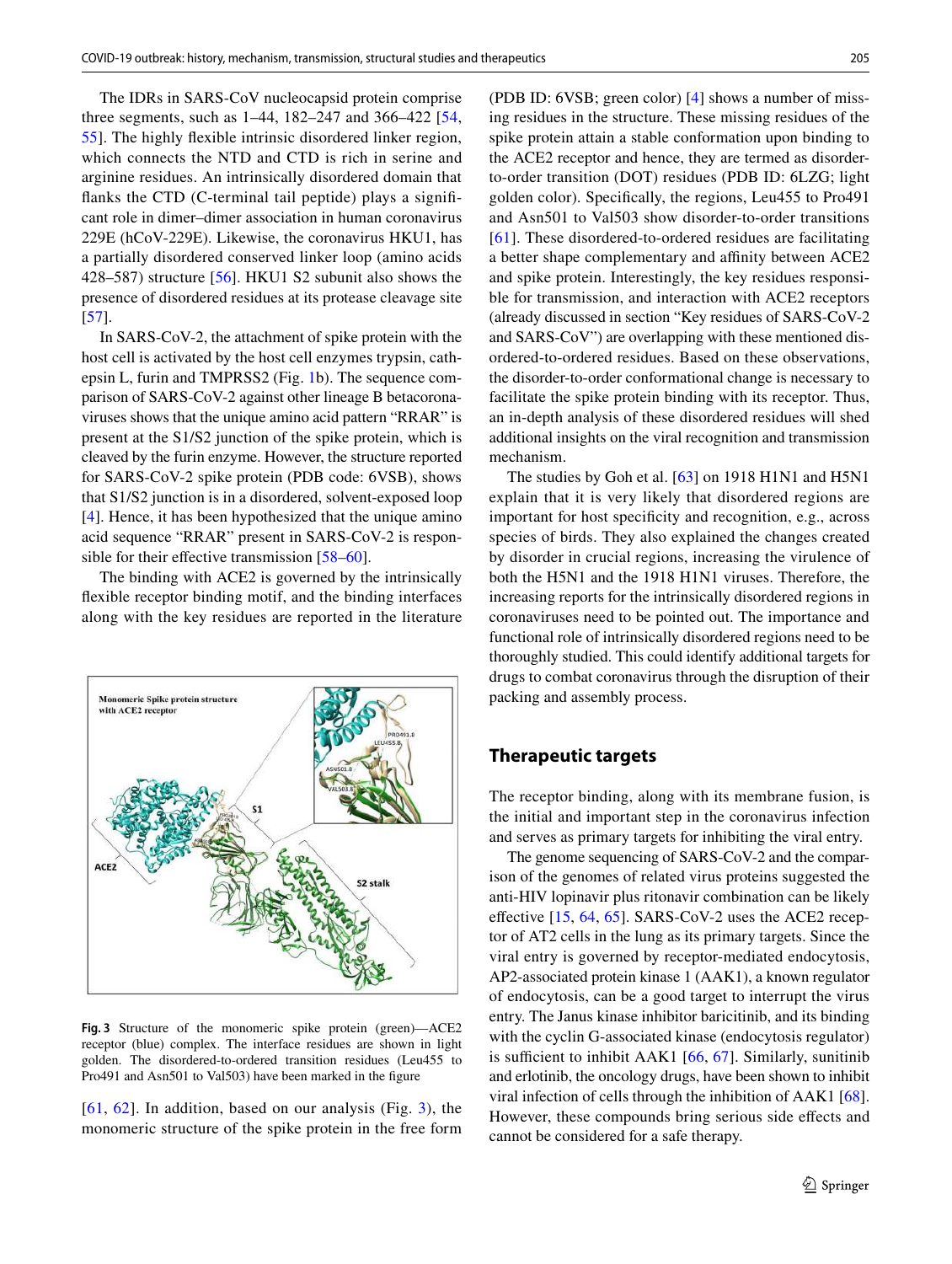Based on the pathogenicity studies of SARs-CoV and MERS-CoV, an increased amount of inflammatory cytokines in serum is associated with the inflammation and extensive lung damage [\[69](#page-11-33)]. Similarly, SARS-CoV-2 also has a high amount of IL1B, IFNγ, IP10, and MCP1/CCL2, which lead to T-helper-1 (Th1) activation. However, SARS-CoV-2 is shown to increase the T-helper-2 (Th2) cytokines (IL4 and IL10) that are known to suppress inflammation, which differs from SARs and MERS-CoV infection. In view of cytokines induced by SARS-CoV-2 and other SARS-CoV, MERS-CoV, corticosteroids were frequently used to reduce the inflammation-induced lung injury [\[2](#page-10-1)].

#### **Host‑and‑viral‑targeted drugs**

Arabi et al. [\[70\]](#page-11-34) examined the combination of interferon beta-1b, lopinavir, and ritonavir combination for the MERS infection in Saudi Arabia. The antiviral nucleotide prodrug remdesivir showed a potent efficacy on MERS-CoV and SARS-CoV infections. Since SARS-CoV-2 is an emerging virus, no effective treatment has been developed so far, yet the already available combination of lopinavir and ritonavir is being used [\[2](#page-10-1)].

Since the SARS-CoV enters the cell through endocytosis and the lysosomal protease is priming the spike protein, targeting/inhibiting the endosomal acidification or lysosomal cysteine protease can block the SARS-CoV entry [[6](#page-10-4)]. The view of the activation of SARS-CoV and SARS-CoV-2 by TMPRSS2 might also have therapeutic

<span id="page-7-0"></span>**Table 1** Inhibitors for SARS-CoV-2 viral entry

| Target                 | Inhibitors                                                 | References         |
|------------------------|------------------------------------------------------------|--------------------|
| Endocytosis<br>pathway | Chlorpromazine,<br>Concanamycin A, Monensin                | [74, 77, 78]       |
|                        | $M\beta CD$                                                | $\lceil 62 \rceil$ |
|                        | CO                                                         | [47]               |
| Late endosome          | Amiodarone                                                 | [76]               |
|                        | Teicoplanin and derivatives                                | [79]               |
| Endocytosis<br>pathway | Ouabain, Bufalin                                           | [80]               |
| Endosomal<br>proteases | PCI (a proprotein convertase<br>inhibitor, dec-RVKR-cmk)   | [81]               |
|                        | MDL28170                                                   | $\lceil 15 \rceil$ |
| Endosomal pH           | $_{\rm CO}$                                                | [67]               |
| Anti-HIV               | Lopinavir and ritonavir                                    | $\lceil 15 \rceil$ |
| AAK1                   | Baricitinib; sunitinib and erlotinib<br>(more side effect) | $[66 - 68]$        |
| cytokines              | Corticosteroids                                            | $\lceil 2 \rceil$  |
| Antiviral              | Remdesivir                                                 | [82]               |
| TMPRSS2                | Camostat mesylate                                          | [71, 72]           |

suggestions. A protease inhibitor, camostat mesylate, which is studied as a TMPRSS2 inhibitor and has been used to treat humans, is available and could be employed as a defense against the respiratory viruses [\[71,](#page-12-0) [72](#page-12-1)].

Autophagy has been implicated in viral replications, which is also responsible for the formation of doublemembrane vesicles (DMV) in the host cells [[73](#page-12-2)]. Since the autophagosomes are degraded by lysosomes, inhibitors like lysosomotropic agents have been proposed for SARS-CoV-2 [[74\]](#page-12-3). The antimalarial drugs hydroxychloroquine (HCQ) and chloroquine (CQ) have been demonstrated for SARS-CoV-2 antiviral activity. However, data to support the use of HCQ and CQ for COVID-19 are incomplete [[75\]](#page-12-4). These lysosomotropic agents are helpful for neutralizing the endosome-lysosomal acidic pH, thereby blocking protease activity and subsequently blocking the viral entry. However, how autophagy is implicated in the infection of CoVs is still under debate [[47,](#page-11-12) [74,](#page-12-3) [76](#page-12-5)]. Table [1](#page-7-0) describes the different inhibitors used for blocking the viral entry. The most studied and the common pathway proposed for all coronaviruses is the endocytic pathway, so blocking that pathway is a big hallmark for treating the disease.

Identification of potential drugs for SARS-CoV-2 is a necessary task, so drug repurposing can also work for this scenario. The small molecules, which are already in clinical trials or used for some other diseases and the molecules from the expert's opinion are also listed in Table [2.](#page-8-0) The table is categorized into three groups: (1) compounds involving drug repurposing, (2) compounds in clinical and pre-clinical study, (3) compounds targeting the mechanism pathway.

Researchers in government and private sectors are making huge efforts to develop effective vaccines for SARS-CoV-2. The vaccine development approaches are mainly based on inactivated and attenuated viral protein particles, viral vectors and viral DNA/RNAs. A novel RNA-based vaccine uses a part of the genetic code of spike protein mRNA-1273 (ClinicalTrials.gov: NCT04283461) [[139](#page-14-0)]. Several other mRNA-based vaccines by CureVac (Tübingen, Germany), BNT162 by BioNTech (Mainz, Germany), Pfizer (New York, NY, USA) and BioNTech mRNA vaccine (Mainz, Germany) are in different stages of development [[139,](#page-14-0) [140\]](#page-14-1). CanSino Biologics (Tianjin, China), the company that developed the vaccine for Ebola is also developing a vaccine named Ad5-nCoV for SARS-CoV-2. It is a spike protein-based vaccine that is undergoing phase I clinical trials in healthy individuals in Wuhan china (ClinicalTrials. gov: NCT04313127) [[141](#page-14-2), [142\]](#page-14-3). The current status of the vaccines under development is available at the Milken Institute Treatment and Vaccine Tracker:

https://milkeninstitute.org/sites/default/files/2020-03/ Covid 19% 20Tracker % 2003 2020 v3-posting.pdf [\[141](#page-14-2)].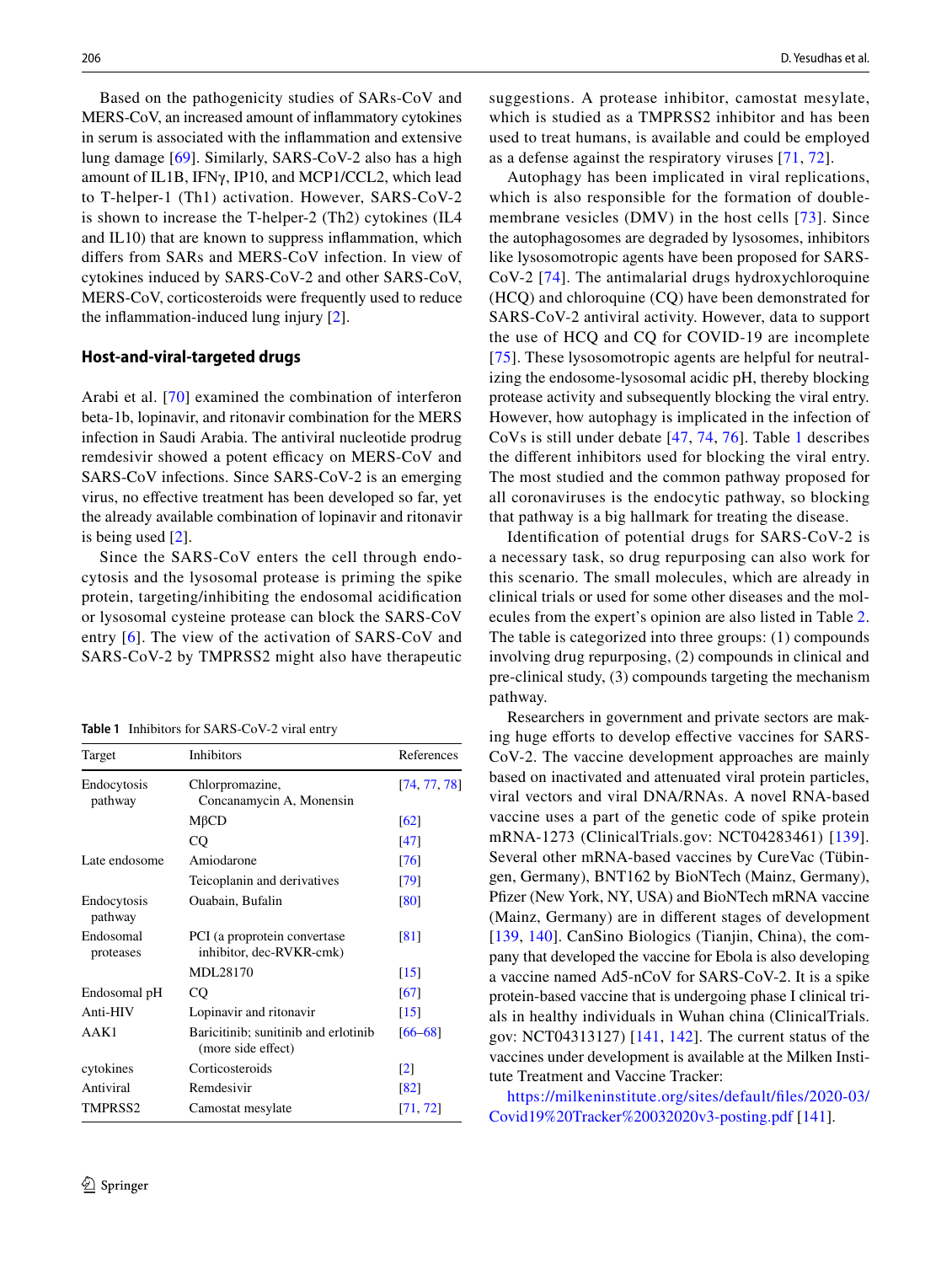<span id="page-8-0"></span>

|  |  |  | Table 2 Literature searched, and expert opinion derived small molecules, which modulate SARS-CoV-2 [131] Data are taken from Gordon et al. |  |  |  |  |
|--|--|--|--------------------------------------------------------------------------------------------------------------------------------------------|--|--|--|--|
|--|--|--|--------------------------------------------------------------------------------------------------------------------------------------------|--|--|--|--|

| Classification                              | Compounds name    | Targets                            | <b>Status</b>                | Activity (nM)<br>$IC_{50}$                       | References  |
|---------------------------------------------|-------------------|------------------------------------|------------------------------|--------------------------------------------------|-------------|
| Drug repurposing                            | Valproic acid     | HDAC2                              | Approved for CNS and cancer  | 62,000                                           | $[83 - 85]$ |
|                                             | Silmitasertib     | CSNK2A2                            | Approved for cancer          | $\mathbf{1}$                                     | $[79]$      |
|                                             | Entacapone        | <b>COMT</b>                        | Approved for Parkinson       | 151                                              | [86, 87]    |
|                                             | Indomethacin      | PTGES2                             | Approved for inflammation    | 750                                              | [88]        |
|                                             | Metformin         | <b>NDUFs</b>                       | Approved for diabetes        | -                                                | [89]        |
|                                             | Migalastat        | <b>GLA</b>                         | Approved for fabry           | 40                                               | [90]        |
|                                             | Mycophenolic acid | IMPDH <sub>2</sub>                 | Approved for organ rejection | 20                                               | [91]        |
|                                             | Midostaurin       | MARK2/3                            | Approved for cancer          | $K_d$ = 100 for MARK1<br>$K_d$ = 23 for MARK3    | [92]        |
|                                             | Ruxolitinib       | MARK2/3                            | Approved for Myelofibrosis   | $K_d$ =660 for MARK1<br>$K_d$ > 10,000 for MARK3 | $[93]$      |
|                                             | Daunorubicin      | ABCC1                              | Approved for cancer          | $K_i = 70$                                       | $[94]$      |
|                                             | S-verapamil       | ABCC1                              | Approved for hypertension    | $K_i = 113$                                      | $[95]$      |
|                                             | Rapamycin         | LARP1<br>FKBP15<br><b>FKBP7/10</b> | Approved for organ rejection | 2.0                                              | [96, 97]    |
|                                             | Chloroquine       | SIGMAR1                            | Approved for malaria         | $K_i = 100$                                      | [98]        |
|                                             | Dabrafenib        | NEK9                               | Approved for malaria         | $\mathbf{1}$                                     | [99]        |
| Clinical and<br>pre-clinical com-<br>pounds | JQ1               | <b>BRD2/4</b>                      | Pre-clinical                 | $40 - 120$                                       | $[77]$      |
|                                             | <b>RVX-208</b>    | <b>BRD2/4</b>                      | Clinical                     | 50-1800                                          | $[77]$      |
|                                             | <b>TMCB</b>       | CSNK2A2                            | Pre-clinical                 | $K_i = 21$                                       | [78, 80]    |
|                                             | Apicidin          | HDAC <sub>2</sub>                  | Pre-clinical                 | 120                                              | [81]        |
|                                             | E-52862           | SIGMAR1                            | Clinical                     | 17                                               | $[100]$     |
|                                             | PD-144418         | SIGMAR1                            | Pre-clinical                 | $K_{\rm i} = 0.8$                                | $[101]$     |
|                                             | <b>RS-PPCC</b>    | SIGMAR1                            | Pre-clinical                 | $K_i = 1.5$                                      | $[102]$     |
|                                             | <b>PB28</b>       | SIGMAR1<br>TMEM97                  | Pre-clinical                 | 15                                               | $[103]$     |
|                                             | H-89              | <b>PRKACA</b>                      | Pre-clinical                 | 48                                               | [104]       |
|                                             | Merimepodib       | IMPDH <sub>2</sub>                 | Clinical                     | 10                                               | $[105]$     |
|                                             | XL413             | DNMT1                              | Clinical                     | 3.4                                              | [106]       |
|                                             | CCT 365623        | LOX                                | Pre-clinical                 | 1500                                             | $[107]$     |
|                                             | ZINC1775962367    | DCTPP1                             | Pre-clinical                 | 47                                               | $[108]$     |
|                                             | ZINC4326719       | DCTPP1                             | Pre-clinical                 | 19                                               | $[109]$     |
|                                             | ZINC4511851       | DCTPP1                             | Pre-clinical                 | 20                                               | $[110]$     |
|                                             | ZINC95559591      | MARK3, TBK1                        | Pre-clinical                 | 12, 6                                            | $[111]$     |
|                                             | AC-55541          | F <sub>2</sub> RL1                 | Pre-clinical                 | $pEC50 = 6.7$                                    | $[112]$     |
|                                             | AZ8838            | F <sub>2</sub> RL1                 | Pre-clinical                 | 344                                              | $[113]$     |
|                                             | GB110             | F <sub>2</sub> RL1                 | Pre-clinical                 | 280                                              | $[114]$     |
|                                             | AZ3451            | F <sub>2</sub> RL <sub>1</sub>     | Pre-clinical                 | $pK_d = 15$                                      | $[113]$     |
|                                             | ABBV-744          | <b>BRD2/4</b>                      | clinical                     | $K_{d} = 2.1$                                    | [115]       |
|                                             | dBET6             | <b>BRD2/4</b>                      | Pre-clinical                 | < 10,000                                         | $[116]$     |
|                                             | MZ1               | <b>BRD2/4</b>                      | Pre-clinical                 | $K_{\rm d} = 120 - 228$                          | [117]       |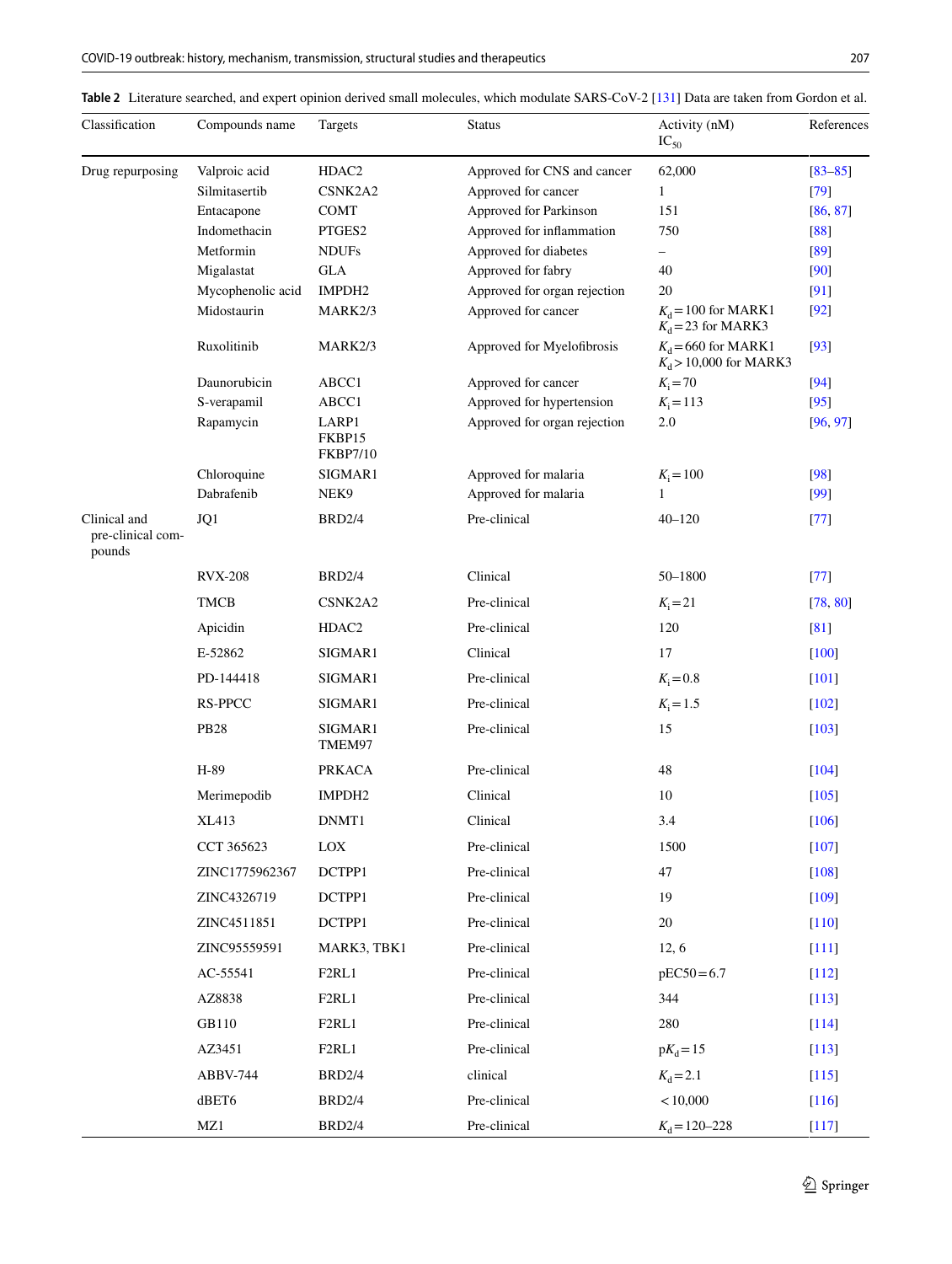#### **Table 2** (continued)

| Classification  | Compounds name    | Targets                | <b>Status</b>                    | Activity (nM)<br>$IC_{50}$ | References          |
|-----------------|-------------------|------------------------|----------------------------------|----------------------------|---------------------|
|                 | CPI-0610          | <b>BRD2/4</b>          | Clinical                         | 25 for BRD2<br>18 for BRD4 | $\lceil 118 \rceil$ |
|                 | Sapanisertib      | LARP1                  | Clinical                         | 1                          | [97, 119]           |
|                 | Zotatifin         | EIF4E2/H               | Clinical                         | 1.5                        | $\lceil 120 \rceil$ |
|                 | Verdinexor        | <b>NUPs</b><br>RAE1    | Clinical                         | 960                        | [121]               |
|                 | <b>WDB002</b>     | <b>CEP250</b>          | Clinical                         | $K_{\rm d} = 0.29$         | -                   |
|                 | Pevonedistat      | CUL <sub>2</sub>       | Clinical                         | 4.7                        | $[122]$             |
|                 | Sanglifehrin A    | IMPDH <sub>2</sub>     | Pre-clinical                     | $K_{d} = 0.2$              | $[123]$             |
| Pathway targets | Ternatin 4        | Translation            | Pre-clinical                     | 7.1                        | [124]               |
|                 | 4E2RCat           | Translation            | Pre-clinical                     | 13,500                     | [125]               |
|                 | Tomivosertib      | Translation            | Clinical                         | 2.4                        | [126, 127]          |
|                 | Compound 2        | Viral Transcription    | Pre-clinical                     | 24                         | $[128]$             |
|                 | Compound 10       | Viral Transcription    | Pre-clinical                     | 3.4                        | [129]               |
|                 | PS3061            | ER protein processing  | Pre-clinical                     | $20 - 500$                 | $[130]$             |
|                 | <b>IHVR-19029</b> | ER protein processing  | Clinical                         | 1200                       | [132, 133]          |
|                 | Captopril         | Cell entry             | Approved for hypertension        | $K_i = 3$                  | [134]               |
|                 | Lisinopril        | Cell entry             | Approved for hypertension        | $K_i = 0.27$               | [135]               |
|                 | Camostat          | Cell entry             | Approved for pancreatitis        | < 10,000                   | [71, 136]           |
|                 | Nafamostat        | Cell entry             | Approved for anticoagulant       | 100                        | [136, 137]          |
|                 | Linezolid         | Mitochondrial ribosome | Approved for bacterial infection | 16,000                     | $[138]$             |
|                 | Tigecycline       | Mitochondrial ribosome | Approved for bacterial infection | 3300                       | $\lceil 139 \rceil$ |

*HDAC2* histone deacetylase 2, *CSNK2A2* casein kinase 2 alpha 2, *COMT* catechol-*O*-methyltransferase, *PTGES2* prostaglandin E synthase 2, *NDUFS1* NADH–ubiquinone oxidoreductase 75 kDa subunit, *GLA* alpha-galactosidase A, *IMPDH2* inosine-5′-monophosphate dehydrogenase 2, *MARK2/3* MAP/microtubule affinity-regulating kinase 3, *ABCC1* ATP-binding cassette subfamily C member 1, *FKBP* FK506-binding protein, *LARP1* La Ribonucleoprotein 1, *SIGMAR1* sigma non-opioid intracellular receptor 1, *NEK9* NIMA: related kinase 9, *BRD2* bromodomain containing 2, *CSNK2A2* casein kinase 2 alpha 2, *TMEM97* sigma-2 receptor, *PRKACA* protein kinase CAMP-activated catalytic subunit alpha, *DNMT1* DNA (cytosine-5)-methyltransferase 1, *DCTPP1* dCTP pyrophosphatase 1, *F2RL1* F2R-like trypsin receptor 1, *EIF4E2* eukaryotic translation initiation factor 4E family member 2, *RAE1* ribonucleic acid export 1, *CEP250* centrosomal protein 250, *CUL2* cullin 2, *LOX* lysyl oxidase, *NUPs* nucleoporins

# **Summary and perspectives**

SARS-CoV-2 is a continuously growing life-threatening disease. This coronavirus has rapidly evolved and spread all over the world, having a mortality of more than 0.8 million lives so far. The exact origin and mechanism of attack and spatial distribution are still not completely explored.

The viral and the host cell proteins assisting in invasion process can be a target for treating the infections. The available crystal structures and the binding mechanism proposed by other coronaviruses can help to study the SARS-CoV-2. The critical structural studies of the viral particles are also helpful to identify the drug targets. The positional changes (up and down conformation) of spike protein trimer determine the active to inactive state. Thus, targeting these conformations and developing small molecules or peptides can also stop the viral entry. In addition, phylogenetic analysis and structural studies revealed that the hot spot residues, the role of Gln493 in human ACE2 receptor binding and the critical residue Asn501 of RBD explain the human-tohuman transmission. The intrinsic disorder region and a precise furin-like cleavage site can be responsible for viral cycle and pathogenicity. However, in-depth studies are needed to address this issue, which may represent a potential antiviral strategy.

The small molecules, which are in clinical trials, the drug compounds, which are currently in use for treating different diseases can also help to identify (screen) potential drug candidates. Development of suitable mice models to understand this novel virus infection and comparison with the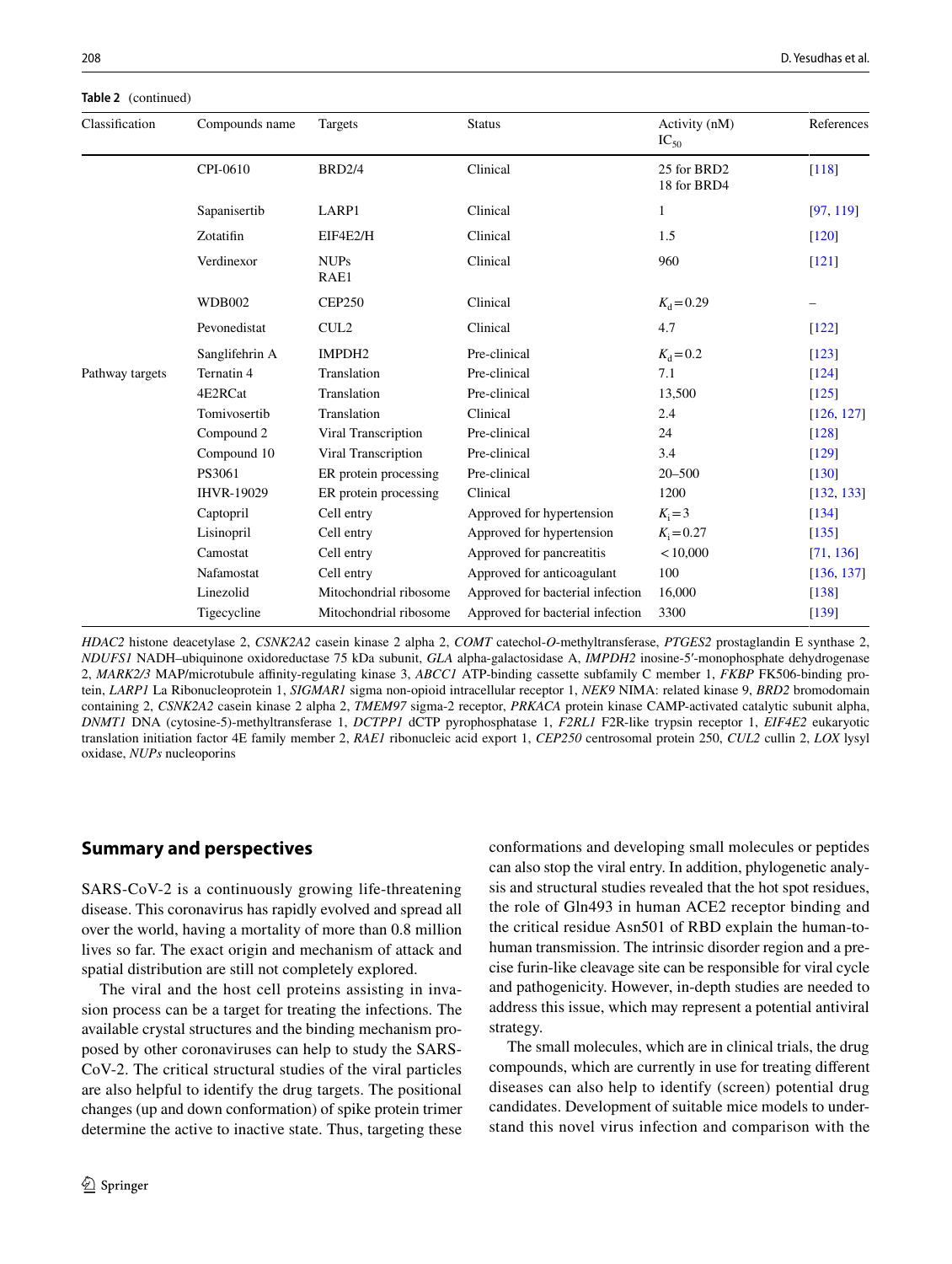other coronavirus will speed up the drug discovery. Drug testing techniques are also necessary to be accelerated. Recognizing the risks and commercial benefits, researchers are developing effective vaccines for SARS-CoV-2 infection.

**Acknowledgements** We thank Indian Institute of Technology Madras, Department of Biotechnology for the computational facilities. The work is partially supported by the Department of Biotechnology, Government of India to MMG (no. MSC/2020/000319).

**Author contributions** DY designed the outline of the work. DY and AS wrote the manuscript and prepared the figures, and MMG revised the work and edited the manuscript. All authors read and finalized the manuscript.

#### **Compliance with ethical standards**

**Conflict of interests** The authors declare that they have no conflicts of interest with the contents of this article.

# **References**

- <span id="page-10-0"></span> 1. Holmes KV. SARS coronavirus: a new challenge for prevention and therapy. J Clin Investig. 2003;111:1605–9.
- <span id="page-10-1"></span> 2. Huang C, Wang Y, Li X, Ren L, Zhao J, Hu Y, Zhang L, Fan G, Xu J, Gu X, Cheng Z. Clinical features of patients infected with 2019 novel coronavirus in Wuhan, China. Lancet. 2020;395:497–506.
- <span id="page-10-2"></span> 3. Chan JFW, Yuan S, Kok KH, To KKW, Chu H, Yang J, Xing F, Liu J, Yip CCY, Poon RWS, Tsoi HW. A familial cluster of pneumonia associated with the 2019 novel coronavirus indicating person-to-person transmission: a study of a family cluster. Lancet. 2020;395:514–23.
- <span id="page-10-26"></span> 4. Wrapp D, Wang N, Corbett KS, Goldsmith JA, Hsieh CL, Abiona O, Graham BS, McLellan JS. Cryo-EM structure of the 2019-nCoV spike in the prefusion conformation. Science. 2020;367:1260–3.
- <span id="page-10-3"></span> 5. Li Q, Guan X, Wu P, Wang X, Zhou L, Tong Y, Ren R, Leung KS, Lau EH, Wong JY, Xing X. Early transmission dynamics in Wuhan, China, of novel coronavirus-infected pneumonia. N Engl J Med. 2020;382:1199–207.
- <span id="page-10-4"></span> 6. Li F. Structure, function, and evolution of coronavirus spike proteins. Annu Rev Virol. 2016;3:237–61.
- <span id="page-10-5"></span> 7. Perlman S, Netland J. Coronaviruses post-SARS: update on replication and pathogenesis. Nat Rev Microbiol. 2009;7:439–50.
- <span id="page-10-6"></span> 8. Li F. Receptor recognition and cross-species infections of SARS coronavirus. Antivir Res. 2013;100:246–54.
- <span id="page-10-7"></span> 9. Graham RL, Baric RS. Recombination, reservoirs, and the modular spike: mechanisms of coronavirus cross-species transmission. J Virol. 2010;84:3134–46.
- <span id="page-10-8"></span> 10. Wang M, Yan M, Xu H, Liang W, Kan B, Zheng B, Chen H, Zheng H, Xu Y, Zhang E, Wang H. SARS-CoV infection in a restaurant from palm civet. Emerg Infect Dis. 2005;11:1860.
- <span id="page-10-9"></span> 11. Letko M, Marzi A, Munster V. Functional assessment of cell entry and receptor usage for SARS-CoV-2 and other lineage B betacoronaviruses. Nat Microbiol. 2020;5:562–9.
- 12. Ge XY, Li JL, Yang XL, Chmura AA, Zhu G, Epstein JH, Mazet JK, Hu B, Zhang W, Peng C, Zhang YJ. Isolation and characterization of a bat SARS-like coronavirus that uses the ACE2 receptor. Nature. 2013;503:535–8.
- <span id="page-10-10"></span> 13. Hu B, Zeng LP, Yang XL, Ge XY, Zhang W, Li B, Xie JZ, Shen XR, Zhang YZ, Wang N, Luo DS. Discovery of a rich

gene pool of bat SARS-related coronaviruses provides new insights into the origin of SARS coronavirus. PLoS Pathog. 2017;13:e1006698.

- <span id="page-10-11"></span> 14. Wan Y, Shang J, Graham R, Baric RS, Li F. Receptor recognition by the novel coronavirus from Wuhan: an analysis based on decade-long structural studies of SARS coronavirus. J Virol. 2020;94:e00127–e220.
- <span id="page-10-15"></span> 15. Simmons G, Zmora P, Gierer S, Heurich A, Pöhlmann S. Proteolytic activation of the SARS-coronavirus spike protein: cutting enzymes at the cutting edge of antiviral research. Antivir Res. 2013;100:605–14.
- <span id="page-10-12"></span> 16. Gorbalenya AE, Baker SC, Baric RS, de Groot RJ, Drosten C, Gulyaeva AA, Haagmans BL, Lauber C, Leontovich AM, Neuman BW, Penzar D. The species severe acute respiratory syndrome related coronavirus: classifying 2019-nCoV and naming it SARS-CoV-2. Nat Microbiol. 2020;5:536–44.
- <span id="page-10-13"></span> 17. Zhou P, Yang XL, Wang XG, Hu B, Zhang L, Zhang W, Si HR, Zhu Y, Li B, Huang CL, Chen HD. A pneumonia outbreak associated with a new coronavirus of probable bat origin. Nature. 2020;579:270–3.
- <span id="page-10-14"></span> 18. Hamming I, Timens W, Bulthuis ML, Lely AT, Navis G, van Goor H. Tissue distribution of ACE2 protein, the functional receptor for SARS coronavirus. A first step in understanding SARS pathogenesis. J Pathol. 2004;203:631–7.
- 19. Peiris JSM, Guan Y, Yuen KY. Severe acute respiratory syndrome. Nat Med. 2004;10:S88–S97.
- <span id="page-10-16"></span> 20. Stadler K, Rappuoli R. SARS: understanding the virus and development of rational therapy. Curr Mol Med. 2005;5:677–97.
- <span id="page-10-17"></span> 21. Cheng VC, Lau SK, Woo PC, Yuen KY. Severe acute respiratory syndrome coronavirus as an agent of emerging and reemerging infection. Cin Microbiol Rev. 2007;20:660–94.
- <span id="page-10-18"></span> 22. Zaki AM, Van Boheemen S, Bestebroer TM, Osterhaus AD, Fouchier RA. Isolation of a novel coronavirus from a man with pneumonia in Saudi Arabia. N Engl J Med. 2012;367:1814–20.
- <span id="page-10-19"></span> 23. Leroy EM, Gouilh MA, Brugère-Picoux J. The risk of SARS-CoV-2 transmission to pets and other wild and domestic animals strongly mandates a one-health strategy to control the COVID-19 pandemic. One Health. 2020. [https ://doi.org/10.1016/j.onehl](https://doi.org/10.1016/j.onehlt.2020.100133) t.2020.100133.
- <span id="page-10-20"></span> 24. Laude H, Van Reeth K, Pensaert M. Porcine respiratory coronavirus: molecular features and virus-host interactions. Vet Res. 1993;24:125–50.
- <span id="page-10-21"></span> 25. Mole B. Deadly pig virus slips through US borders. Nature. 2013;499:388.
- <span id="page-10-22"></span> 26. Stevenson GW, Hoang H, Schwartz KJ, Burrough ER, Sun D, Madson D, Cooper VL, Pillatzki A, Gauger P, Schmitt BJ, Koster LG. Emergence of porcine epidemic diarrhea virus in the United States: clinical signs, lesions, and viral genomic sequences. J Vet Diagn Investig. 2013;25:649–54.
- <span id="page-10-23"></span> 27. Jean A, Quach C, Yung A, Semret M. Severity and outcome associated with human coronavirus OC43 infections among children. Pediatr Infect Dis J. 2013;32:325–9.
- 28. Chiu SS, Hung Chan K, Wing Chu K, Kwan SW, Guan Y, Man Poon LL, Peiris JSM. Human coronavirus NL63 infection and other coronavirus infections in children hospitalized with acute respiratory disease in Hong Kong. China Clin Infect Dis. 2005;40:1721–9.
- <span id="page-10-24"></span> 29. Jevšnik M, Uršič T, Žigon N, Lusa L, Krivec U, Petrovec M. Coronavirus infections in hospitalized pediatric patients with acute respiratory tract disease. BMC Infect Dis. 2012;12:365.
- <span id="page-10-25"></span> 30. Phelan AL, Katz R, Gostin LO. The novel coronavirus originating in Wuhan, China: challenges for global health governance. JAMA. 2020;323:709–10.
- 31. Zhu H, Wang L, Fang C, Peng S, Zhang L, Chang G, Xia S, Zhou W. Clinical analysis of 10 neonates born to mothers with 2019 nCoV pneumonia. Transl Pediatr. 2020;9:51.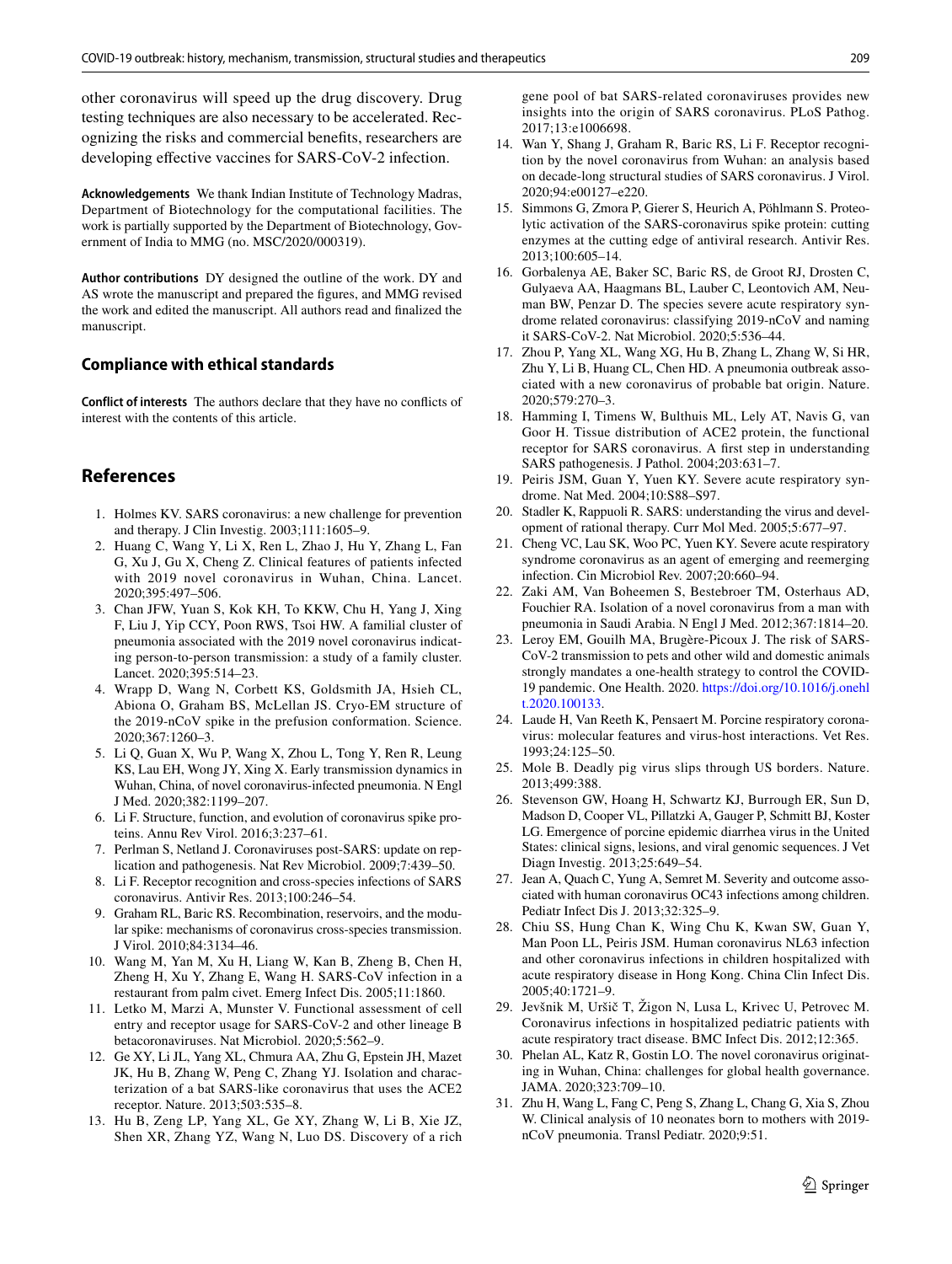- <span id="page-11-1"></span> 32. Guan WJ, Ni ZY, Hu Y, et al. Clinical characteristics of Coronavirus disease in 2019 in China. N Engl J Med. 2020;382:1708–20.
- 33. Setti L, Passarini F, De Gennaro G, Barbieri P, Perrone MG, Borelli M, Palmisani J, Di Gilio A, Piscitelli P, Miani A. Airborne transmission route of COVID-19: why 2 meters/6 feet of inter-personal distance could not be enough. Int J Environ Res Public Health. 2020;17:2932.
- 34. Anderson EL, Turnham P, Griffin JR, Clarke CC. Consideration of the aerosol transmission for COVID-19 and public health. Risk Anal. 2020;40:902–7.
- 35. Lee S, Meyler P, Mozel M, Tauh T, Merchant R. Asymptomatic carriage and transmission of SARS-CoV-2: what do we know? Can J Anaesth. 2020. (**In press**).
- <span id="page-11-0"></span> 36. Somsen GA, van Rijn C, Kooij S, Bem RA, Bonn D. Small droplet aerosols in poorly ventilated spaces and SARS-CoV-2 transmission. Lancet Respir Med. 2020;8:658–9.
- <span id="page-11-2"></span> 37. Wang D, Hu B, Hu C, Zhu F, Liu X, Zhang J, Wang B, Xiang H, Cheng Z, Xiong Y, Zhao Y. Clinical characteristics of 138 hospitalized patients with 2019 novel coronavirus–infected pneumonia in Wuhan, China. JAMA. 2020;323:1061–9.
- <span id="page-11-3"></span> 38. Rothe C, Schunk M, Sothmann P, Bretzel G, Froeschl G, Wallrauch C, Zimmer T, Thiel V, Janke C, Guggemos W, Seilmaier M. Transmission of 2019-nCoV infection from an asymptomatic contact in Germany. N Engl J Med. 2020;382:970–1.
- <span id="page-11-4"></span>39. https://labblog.uofmhealth.org/rounds/how-scientists-quantifyintensity-of-an-outbreak-like-covid-19. Accessed 30 June 2020
- <span id="page-11-5"></span> 40. Huang X, Dong W, Milewska A, Golda A, Qi Y, Zhu QK, Marasco WA, Baric RS, Sims AC, Pyrc K, Li W. Human coronavirus HKU1 spike protein uses *O*-acetylated sialic acid as an attachment receptor determinant and employs hemagglutinin-esterase protein as a receptor-destroying enzyme. J Virol. 2015;89:7202–13.
- <span id="page-11-6"></span> 41. Millet JK, Whittaker GR. Host cell proteases: critical determinants of coronavirus tropism and pathogenesis. Virus Res. 2015;202:120–34.
- <span id="page-11-7"></span> 42. Hofmann H, Pöhlmann S. Cellular entry of the SARS coronavirus. Trends Microbiol. 2004;12:466–72.
- <span id="page-11-8"></span> 43. Gui M, Song W, Zhou H, Xu J, Chen S, Xiang Y, Wang X. Cryoelectron microscopy structures of the SARS-CoV spike glycoprotein reveal a prerequisite conformational state for receptor binding. Cell Res. 2017;27:119–29.
- <span id="page-11-9"></span> 44. Gralinski LE, Menachery VD. Return of the Coronavirus: 2019 nCoV. Viruses. 2020;12:135.
- <span id="page-11-10"></span> 45. Zumla A, Chan JF, Azhar EI, Hui DS, Yuen KY. Coronaviruses—drug discovery and therapeutic options. Nat Rev Drug Discov. 2016;15:327–47.
- <span id="page-11-11"></span> 46. Wang H, Yang P, Liu K, Guo F, Zhang Y, Zhang G, Jiang C. SARS coronavirus entry into host cells through a novel clathrin- and caveolae-independent endocytic pathway. Cell Res. 2008;18:290–301.
- <span id="page-11-12"></span> 47. Yang N, Shen HM. Targeting the endocytic pathway and autophagy process as a novel therapeutic strategy in COVID-19. Int J Biol Sci. 2020;16:1724–31.
- <span id="page-11-13"></span> 48. Abassi Z, Knaney Y, Karram T, Heyman SN. The lung macrophage in SARS-CoV-2 infection: a friend or a foe? Front Immunol. 2020;11:1312.
- <span id="page-11-14"></span> 49. Yilla M, Harcourt BH, Hickman CJ, McGrew M, Tamin A, Goldsmith CS, Bellini WJ, Anderson LJ. SARS-coronavirus replication in human peripheral monocytes/macrophages. Virus Res. 2005;107:93–101.
- <span id="page-11-15"></span> 50. Hussain M, Jabeen N, Raza F, Shabbir S, Baig AA, Amanullah A, Aziz B. Structural variations in human ACE2 may influence its binding with SARS-CoV-2 spike protein. J Med Virol. 2020. [https ://doi.org/10.1002/jmv.25832 .](https://doi.org/10.1002/jmv.25832)
- <span id="page-11-16"></span> 51. Dyson HJ, Wright PE. Intrinsically unstructured proteins and their functions. Nat Rev Mol Cell Bio. 2005;6:197–208.
- <span id="page-11-17"></span> 52. Srivastava A, Yesudhas D, Ramakrishnan C, Ahmad S, Gromiha MM. Role of disordered regions in transferring tyrosine to its cognate tRNA. Int J Biol Macromol. 2020;150:705–13.
- <span id="page-11-18"></span> 53. McBride R, Van Zyl M, Fielding BC. The coronavirus nucleocapsid is a multifunctional protein. Viruses. 2014;6:2991–3018.
- <span id="page-11-19"></span> 54. Huang Q, Yu L, Petros AM, Gunasekera A, Liu Z, Xu N, Hajduk P, Mack J, Fesik SW, Olejniczak ET. Structure of the N-terminal RNA-binding domain of the SARS CoV nucleocapsid protein. Biochemistry. 2004;43:6059–63.
- <span id="page-11-20"></span> 55. Chang CK, Hou MH, Chang CF, Hsiao CD, Huang TH. The SARS coronavirus nucleocapsid protein—forms and functions. Antivir Res. 2014;103:39–50.
- <span id="page-11-21"></span> 56. Li F. Receptor recognition mechanisms of coronaviruses: a decade of structural studies. J Virol. 2015;89:1954–64.
- <span id="page-11-22"></span> 57. Kirchdoerfer RN, Cottrell CA, Wang N, Pallesen J, Yassine HM, Turner HL, Corbett KS, Graham BS, McLellan JS, Ward AB. Pre-fusion structure of a human coronavirus spike protein. Nature. 2016;531:118–21.
- <span id="page-11-23"></span> 58. Coutard B, Valle C, de Lamballerie X, Canard B, Seidah NG, Decroly E. The spike glycoprotein of the new coronavirus 2019 nCoV contains a furin-like cleavage site absent in CoV of the same clade. Antivir Res. 2020;176:104742.
- 59. Xia S, Lan Q, Su S, Wang X, Xu W, Liu Z, Zhu Y, Wang Q, Lu L, Jiang S. The role of furin cleavage site in SARS-CoV-2 spike protein-mediated membrane fusion in the presence or absence of trypsin. Signal Transduct Target Ther. 2020;5:92.
- <span id="page-11-24"></span> 60. Hasan A, Paray BA, Hussain A, Qadir FA, Attar F, Aziz FM, Sharifi M, Derakhshankhah H, Rasti B, Mehrabi M, Shahpasand K. A review on the cleavage priming of the spike protein on coronavirus by angiotensin-converting enzyme-2 and furin. J Biomol Struct Dyn. 2020. (**In press**).
- <span id="page-11-25"></span> 61. Wang Q, Zhang Y, Wu L, Niu S, Song C, Zhang Z, Lu G, Qiao C, Hu Y, Yuen KY, Wang Q. Structural and functional basis of SARS-CoV-2 entry by using human ACE2. Cell. 2020;181:894–904.
- <span id="page-11-26"></span> 62. Yan R, Zhang Y, Li Y, Xia L, Guo Y, Zhou Q. Structural basis for the recognition of SARS-CoV-2 by full-length human ACE2. Science. 2020;367:1444–8.
- <span id="page-11-27"></span> 63. Goh GKM, Dunker AK, Uversky VN. Protein intrinsic disorder and influenza virulence: the 1918 H1N1 and H5N1 viruses. Virol J. 2009;6:69.
- <span id="page-11-28"></span> 64. Muralidharan N, Sakthivel R, Velmurugan D, Gromiha MM. Computational studies of drug repurposing and synergism of lopinavir, oseltamivir and ritonavir binding with SARS-CoV-2 Protease against COVID-19. J Biomol Struct Dyn. 2020. (**In press**).
- <span id="page-11-29"></span> 65. Anusuya S, Muralidharan N, Velmurugan D, Gromiha MM. Therapeutic targets and computational approaches on drug development for COVID-19. Curr Top Med Chem. 2020. (**In press**).
- <span id="page-11-30"></span> 66. Richardson P, Griffin I, Tucker C, Smith D, Oechsle O, Phelan A, Stebbing J. Baricitinib as potential treatment for 2019-nCoV acute respiratory disease. Lancet. 2020;395:e30–e3131.
- <span id="page-11-31"></span> 67. Chen N, Zhou M, Dong X, Qu J, Gong F, Han Y, Qiu Y, Wang J, Liu Y, Wei Y, Yu T. Epidemiological and clinical characteristics of 99 cases of 2019 novel coronavirus pneumonia in Wuhan, China: a descriptive study. Lancet. 2020;395:507–13.
- <span id="page-11-32"></span> 68. Pu SY, Xiao F, Schor S, Bekerman E, Zanini F, Barouch-Bentov R, Nagamine CM, Einav S. Feasibility and biological rationale of repurposing sunitinib and erlotinib for dengue treatment. Antivir Res. 2018;155:67–75.
- <span id="page-11-33"></span> 69. Wong CK, Lam CWK, Wu AKL, Ip WK, Lee NLS, Chan IHS, Lit LCW, Hui DSC, Chan MHM, Chung SSC, Sung JJY. Plasma inflammatory cytokines and chemokines in severe acute respiratory syndrome. Clin Exp Immunol. 2004;136:95–103.
- <span id="page-11-34"></span> 70. Arabi YM, Alothman A, Balkhy HH, Al-Dawood A, AlJohani S, Al Harbi S, Kojan S, Al Jeraisy M, Deeb AM, Assiri AM,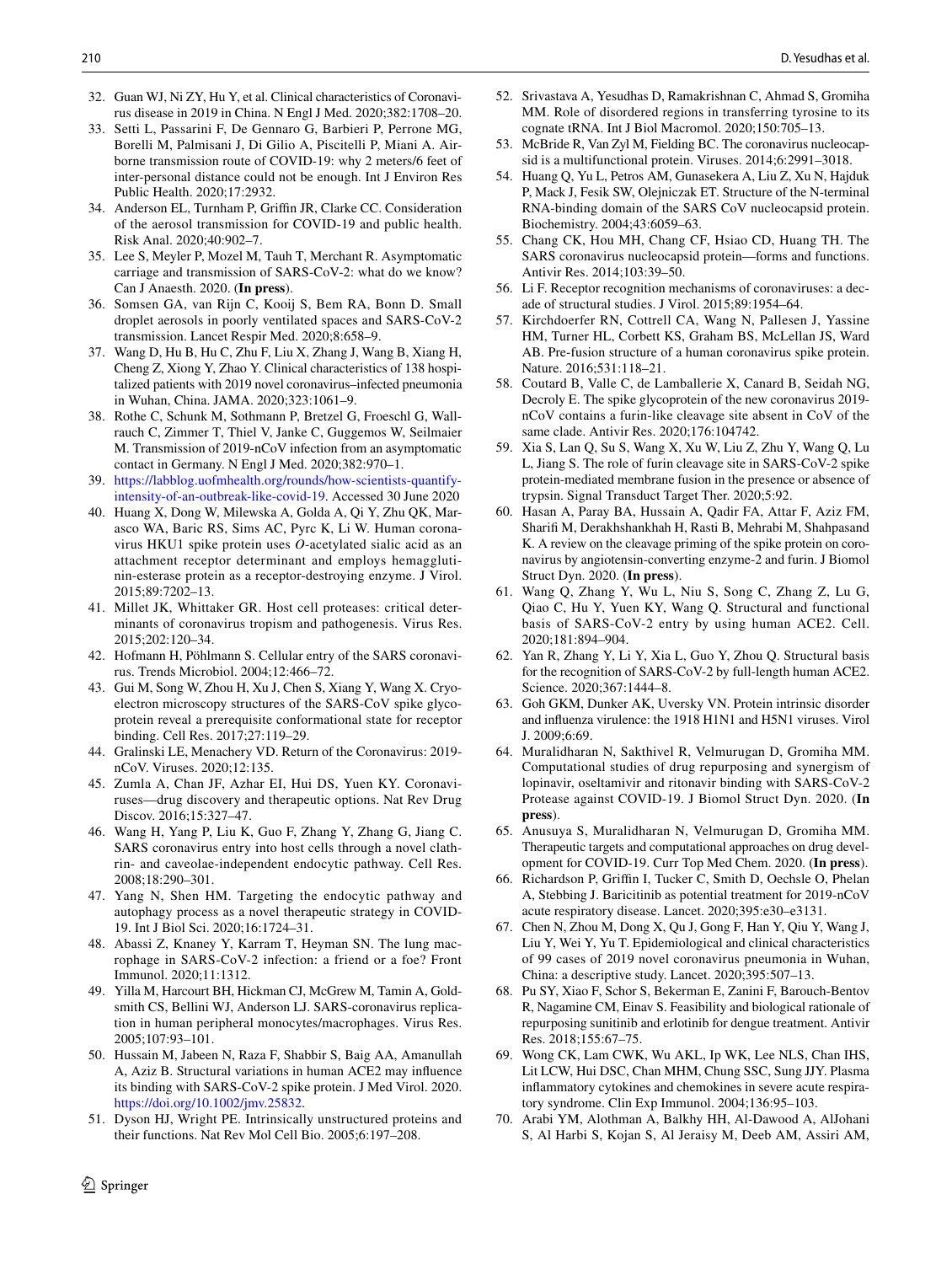Al-Hameed F. Treatment of Middle East Respiratory Syndrome with a combination of lopinavir-ritonavir and interferon-β1b (MIRACLE trial): study protocol for a randomized controlled trial. Trials. 2018;19:81.

- <span id="page-12-0"></span> 71. Kawase M, Shirato K, van der Hoek L, Taguchi F, Matsuyama S. Simultaneous treatment of human bronchial epithelial cells with serine and cysteine protease inhibitors prevents severe acute respiratory syndrome coronavirus entry. J Virol. 2012;86:6537–45.
- <span id="page-12-1"></span> 72. Meyer D, Sielaff F, Hammami M, Böttcher-Friebertshäuser E, Garten W, Steinmetzer T. Identification of the first synthetic inhibitors of the type II transmembrane serine protease TMPRSS2 suitable for inhibition of influenza virus activation. Biochem J. 2013;452:331–43.
- <span id="page-12-2"></span> 73. Prentice E, Jerome WG, Yoshimori T, Mizushima N, Denison MR. Coronavirus replication complex formation utilizes components of cellular autophagy. J Biol Chem. 2004;279:10136–41.
- <span id="page-12-3"></span> 74. Vincent MJ, Bergeron E, Benjannet S, Erickson BR, Rollin PE, Ksiazek TG, Seidah NG, Nichol ST. Chloroquine is a potent inhibitor of SARS coronavirus infection and spread. Virol J. 2005;2:69.
- <span id="page-12-4"></span> 75. Yazdany J, Kim AH. Use of hydroxychloroquine and chloroquine during the COVID-19 pandemic: what every clinician should know. Ann Intern Med. 2020;172:754–5.
- <span id="page-12-5"></span> 76. Huang IC, Bosch BJ, Li F, Li W, Lee KH, Ghiran S, Vasilieva N, Dermody TS, Harrison SC, Dormitzer PR, Farzan M. SARS coronavirus, but not human coronavirus NL63, utilizes cathepsin L to infect ACE2-expressing cells. J Biol Chem. 2006;281:3198–203.
- <span id="page-12-6"></span> 77. McLure KG, Gesner EM, Tsujikawa L, Kharenko OA, Attwell S, Campeau E, Wasiak S, Stein A, White A, Fontano E, Suto RK. RVX-208, an inducer of ApoA-I in humans, is a BET bromodomain antagonist. PLoS ONE. 2013;8:e83190.
- <span id="page-12-7"></span> 78. Pierre F, Chua PC, O'Brien SE, Siddiqui-Jain A, Bourbon P, Haddach M, Michaux J, Nagasawa J, Schwaebe MK, Stefan E, Vialettes A. Discovery and SAR of 5-(3-chlorophenylamino) benzo [c][2, 6] naphthyridine-8-carboxylic acid (CX-4945), the first clinical stage inhibitor of protein kinase CK2 for the treatment of cancer. J Med Chem. 2011;54:635–54.
- <span id="page-12-8"></span> 79. Janeczko M, Orzeszko A, Kazimierczuk Z, Szyszka R, Baier A.  $CK2\alpha$  and  $CK2\alpha'$  subunits differ in their sensitivity to 4,5,6,7-tetrabromo-and 4,5,6,7-tetraiodo-1H-benzimidazole derivatives. Eur J Med Chem. 2012;47:345–50.
- <span id="page-12-9"></span> 80. Siddiqui-Jain A, Drygin D, Streiner N, Chua P, Pierre F, O'Brien SE, Bliesath J, Omori M, Huser N, Ho C, Proffitt C. CX-4945, an orally bioavailable selective inhibitor of protein kinase CK2, inhibits prosurvival and angiogenic signaling and exhibits antitumor efficacy. Cancer Res. 2010;70:10288–98.
- <span id="page-12-10"></span> 81. Khan N, Jeffers M, Kumar S, Hackett C, Boldog F, Khramtsov N, Qian X, Mills E, Berghs SC, Carey N, Finn PW. Determination of the class and isoform selectivity of small-molecule histone deacetylase inhibitors. Biochem J. 2008;409:581–9.
- <span id="page-12-11"></span> 82. Wang M, Cao R, Zhang L, Yang X, Liu J, Xu M, Shi Z, Hu Z, Zhong W, Xiao G. Remdesivir and chloroquine effectively inhibit the recently emerged novel coronavirus (2019-nCoV) in vitro. Cell Res. 2020;30:269–71.
- <span id="page-12-12"></span> 83. Göttlicher M, Minucci S, Zhu P, Krämer OH, Schimpf A, Giavara S, Sleeman JP, Coco FL, Nervi C, Pelicci PG, Heinzel T. Valproic acid defines a novel class of HDAC inhibitors inducing differentiation of transformed cells. EMBO J. 2001;20:6969–78.
- 84. Krämer OH, Zhu P, Ostendorff HP, Golebiewski M, Tiefenbach J, Peters MA, Brill B, Groner B, Bach I, Heinzel T, Göttlicher M. The histone deacetylase inhibitor valproic acid selectively induces proteasomal degradation of HDAC2. EMBO J. 2003;22:3411–20.
- <span id="page-12-13"></span> 85. Fass DM, Shah R, Ghosh B, Hennig K, Norton S, Zhao WN, Reis SA, Klein PS, Mazitschek R, Maglathlin RL, Lewis TA. Effect of

inhibiting histone deacetylase with short-chain carboxylic acids and their hydroxamic acid analogs on vertebrate development and neuronal chromatin. ACS Med Chem Lett. 2010;2:39.

- <span id="page-12-14"></span> 86. Nissinen E, Linden IB, Schultz E, Pohto P. Biochemical and pharmacological properties of a peripherally acting catechol-*O*-methyltransferase inhibitor entacapone. Naunyn Schmiedebergs Arch Pharmacol. 1992;346:262–6.
- <span id="page-12-15"></span> 87. De Santi C, Giulianotti PC, Pietrabissa A, Mosca F, Pacifici GM. Catechol-*O*-methyltransferase: variation in enzyme activity and inhibition by entacapone and tolcapone. Eur J Clin Pharmacol. 1998;54:215–9.
- <span id="page-12-16"></span> 88. Vane JR. Inhibition of prostaglandin synthesis as a mechanism of action for aspirin-like drugs. Nat New Biol. 1971;231:232–5.
- <span id="page-12-17"></span> 89. Wheaton WW, Weinberg SE, Hamanaka RB, Soberanes S, Sullivan LB, Anso E, Glasauer A, Dufour E, Mutlu GM, Budigner GS, Chandel NS. Metformin inhibits mitochondrial complex I of cancer cells to reduce tumorigenesis. Elife. 2014;3:e02242.
- <span id="page-12-18"></span> 90. Asano N, Ishii S, Kizu H, Ikeda K, Yasuda K, Kato A, Martin OR, Fan JQ. In vitro inhibition and intracellular enhancement of lysosomal α-galactosidase A activity in Fabry lymphoblasts by 1-deoxygalactonojirimycin and its derivatives. Eur J Biochem. 2000;267:4179–86.
- <span id="page-12-19"></span> 91. Carter SB, Franklin TJ, Jones DF, Leonard BJ, Mills SD, Turner RW, Turner WB. Mycophenolic acid: an anti-cancer compound with unusual properties. Nature. 1969;223:848–50.
- <span id="page-12-20"></span> 92. Karaman MW, Herrgard S, Treiber DK, Gallant P, Atteridge CE, Campbell BT, Chan KW, Ciceri P, Davis MI, Edeen PT, Faraoni R. A quantitative analysis of kinase inhibitor selectivity. Nat Biotechnol. 2008;26:127–32.
- <span id="page-12-21"></span> 93. Davis MI, Hunt JP, Herrgard S, Ciceri P, Wodicka LM, Pallares G, Hocker M, Treiber DK, Zarrinkar PP. Comprehensive analysis of kinase inhibitor selectivity. Nat Biotechnol. 2011;29:1046.
- <span id="page-12-22"></span> 94. Priebe W, Krawczyk M, Kuo MT, Yamane Y, Savaraj N, Ishikawa T. Doxorubicin-and daunorubicin-glutathione conjugates, but not unconjugated drugs, competitively inhibit leukotriene C4Transport mediated byMRP/GS-XPump. Biochem Biophys Res Commun. 1998;247:859–63.
- <span id="page-12-23"></span> 95. Perrotton T, Trompier D, Chang XB, Di Pietro A, Baubichon-Cortay H. (R)-and (S)-verapamil differentially modulate the multidrug-resistant protein MRP1. J Biol Chem. 2007;282:31542–8.
- <span id="page-12-24"></span> 96. Toral-Barza L, Zhang WG, Lamison C, LaRocque J, Gibbons J, Yu K. Characterization of the cloned full-length and a truncated human target of rapamycin: activity, specificity, and enzyme inhibition as studied by a high capacity assay. Biochem Biophys Res Commun. 2005;332:304–10.
- <span id="page-12-25"></span> 97. Fonseca BD, Jia JJ, Hollensen AK, Pointet R, Hoang HD, Niklaus MR, Pena IA, Lahr RM, Smith EM, Hearnden J, Wang XD. LARP1 is a major phosphorylation substrate of mTORC1. bioRxiv. 2018;PPR64205.
- <span id="page-12-26"></span> 98. Tesei A, Cortesi M, Zamagni A, Arienti C, Pignatta S, Zanoni M, Paolillo M, Curti D, Rui M, Rossi D, Collina S. Sigma receptors as endoplasmic reticulum stress "gatekeepers" and their modulators as emerging new weapons in the fight against cancer. Front Pharmacol. 2018;9:711.
- <span id="page-12-27"></span> 99. Phadke M, Remsing Rix LL, Smalley I, Bryant AT, Luo Y, Lawrence HR, Schaible BJ, Chen YA, Rix U, Smalley KS. Dabrafenib inhibits the growth of BRAF-WT cancers through CDK16 and NEK9 inhibition. Mol Oncol. 2018;12:74–88.
- <span id="page-12-28"></span> 100. Díaz JL, Cuberes R, Berrocal J, Contijoch M, Christmann U, Fernández A, Port A, Holenz J, Buschmann H, Laggner C, Serafini MT. Synthesis and biological evaluation of the 1-Arylpyrazole Class of σ1 receptor antagonists: identification of 4-{2-[5-Methyl-1-(naphthalen-2-yl)-1 H-pyrazol-3-yloxy] ethyl} morpholine (S1RA, E-52862). J Med Chem. 2012;55:8211–24.
- <span id="page-12-29"></span> 101. Akunne HC, Whetzel SZ, Wiley JN, Corbin AE, Ninteman FW, Tecle H, Pei Y, Pugsley TA, Heffner TG. The pharmacology of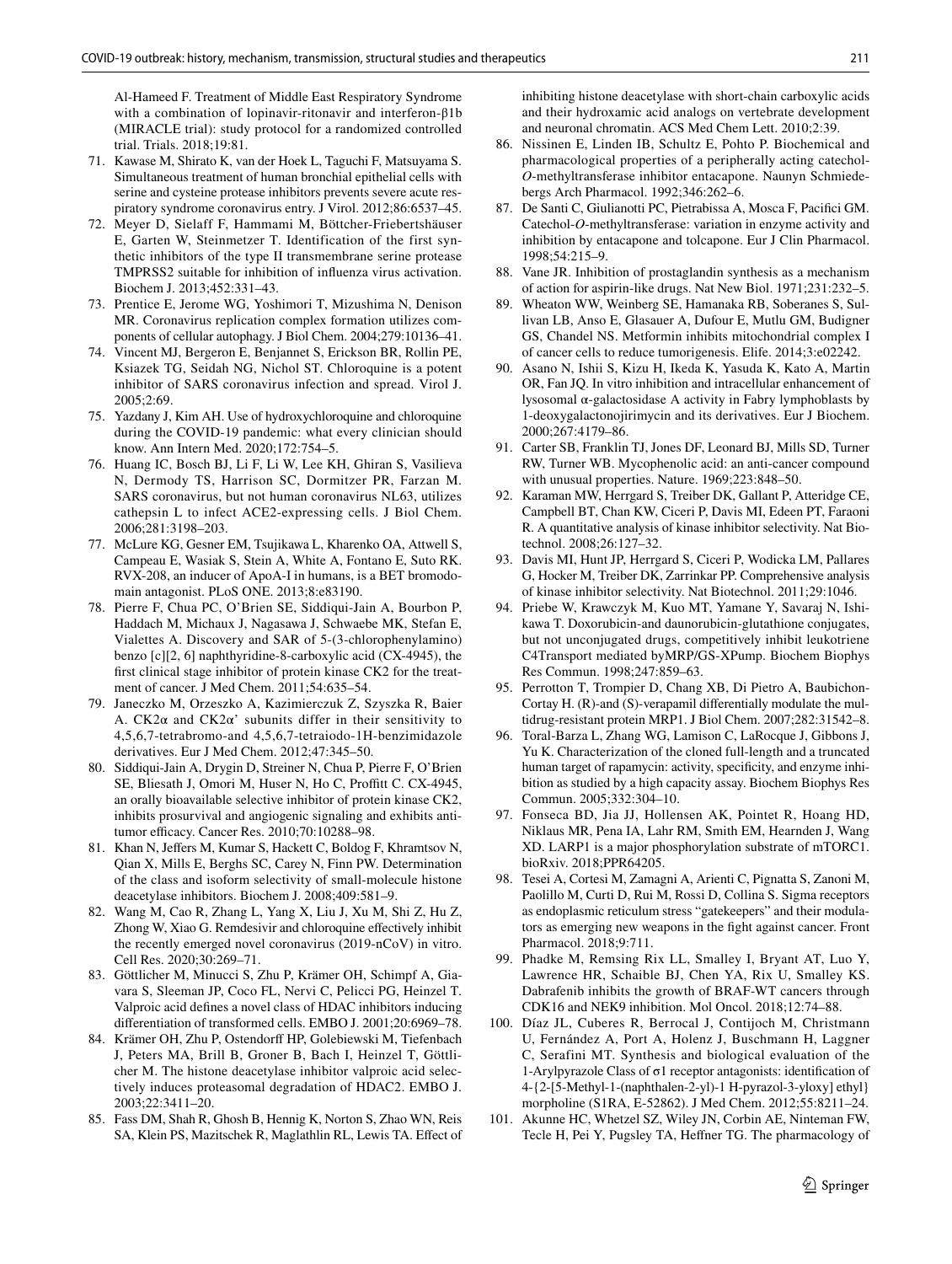the novel and selective sigma ligand, PD 144418. Neuropharmacology. 1997;36:51–62.

- <span id="page-13-1"></span> 102. Prezzavento O, Campisi A, Ronsisvalle S, Li Volti G, Marrazzo A, Bramanti V, Cannavo G, Vanella L, Cagnotto A, Mennini T, Ientile R. Novel sigma receptor ligands: synthesis and biological profile. J Med Chem. 2007;50:951–61.
- <span id="page-13-2"></span> 103. Azzariti A, Colabufo NA, Berardi F, Porcelli L, Niso M, Simone GM, Perrone R, Paradiso A. Cyclohexylpiperazine derivative PB28, a σ2 agonist and σ1 antagonist receptor, inhibits cell growth, modulates P-glycoprotein, and synergizes with anthracyclines in breast cancer. Mol Cancer Ther. 2006;5:1807–16.
- <span id="page-13-3"></span> 104. Chijiwa T, Mishima A, Hagiwara M, Sano M, Hayashi K, Inoue T, Naito K, Toshioka T, Hidaka H. Inhibition of forskolininduced neurite outgrowth and protein phosphorylation by a newly synthesized selective inhibitor of cyclic AMP-dependent protein kinase, *N*-[2-(*p*-bromocinnamylamino) ethyl]-5-isoquinolinesulfonamide (H-89), of PC12D pheochromocytoma cells. J Biol Chem. 1990;265:5267–72.
- <span id="page-13-4"></span> 105. Sintchak MD, Nimmesgern E. The structure of inosine 5′-monophosphate dehydrogenase and the design of novel inhibitors. Immunopharmacology. 2000;47:163–84.
- <span id="page-13-5"></span> 106. Koltun ES, Tsuhako AL, Brown DS, Aay N, Arcalas A, Chan V, Du H, Engst S, Ferguson K, Franzini M, Galan A. Discovery of XL413, a potent and selective CDC7 inhibitor. Bioorg Med Chem Lett. 2012;22:3727–31.
- <span id="page-13-6"></span> 107. Leung L, Niculescu-Duvaz D, Smithen D, Lopes F, Callens C, McLeary R, Saturno G, Davies L, Aljarah M, Brown M, Johnson L. Anti-metastatic inhibitors of lysyl oxidase (LOX): design and structure–activity relationships. J Med Chem. 2019;62:5863–84.
- <span id="page-13-7"></span> 108. Llona-Minguez S, Hoglund A, Jacques SA, Johansson L, Calderon-Montano JM, Claesson M, Loseva O, Valerie NC, Lundback T, Piedrafita J, Maga G. Discovery of the first potent and selective inhibitors of human dCTP pyrophosphatase 1. J Med Chem. 2016;59:1140–8.
- <span id="page-13-8"></span> 109. Llona-Minguez S, Hoglund A, Wiita E, Almlof I, Mateus A, Calderon-Montano JM, Cazares-Korner C, Homan E, Loseva O, Baranczewski P, Jemth AS. Identification of triazolothiadiazoles as potent inhibitors of the dCTP pyrophosphatase 1. J Med Chem. 2017;60:2148–54.
- <span id="page-13-9"></span> 110. Llona-Minguez S, Häggblad M, Martens U, Johansson L, Sigmundsson K, Lundbäck T, Loseva O, Jemth AS, Lundgren B, Jensen AJ, Scobie M. Diverse heterocyclic scaffolds as dCTP pyrophosphatase 1 inhibitors. Part 2: Pyridone-and pyrimidinone-derived systems. Bioorg Med Chem Lett. 2017;27:3219–25.
- <span id="page-13-10"></span> 111. McIver EG, Bryans J, Birchall K, Chugh J, Drake T, Lewis SJ, Osborne J, Smiljanic-Hurley E, Tsang W, Kamal A, Levy A. Synthesis and structure–activity relationships of a novel series of pyrimidines as potent inhibitors of TBK1/IKKε kinases. Bioorg Med Chem Lett. 2012;22:7169–73.
- <span id="page-13-11"></span> 112. Seitzberg JG, Knapp AE, Lund BW, Mandrup Bertozzi S, Currier EA, Ma JN, Sherbukhin V, Burstein ES, Olsson R. Discovery of potent and selective small-molecule PAR-2 agonists. J Med Chem. 2008;51:5490–3.
- <span id="page-13-12"></span> 113. Cheng RK, Fiez-Vandal C, Schlenker O, Edman K, Aggeler B, Brown DG, Brown GA, Cooke RM, Dumelin CE, Doré AS, Geschwindner S. Structural insight into allosteric modulation of protease-activated receptor 2. Nature. 2017;545:112–5.
- <span id="page-13-13"></span> 114. Barry GD, Suen JY, Le GT, Cotterell A, Reid RC, Fairlie DP. Novel agonists and antagonists for human protease activated receptor 2. J Med Chem. 2010;53:7428–40.
- <span id="page-13-14"></span> 115. Faivre EJ, McDaniel KF, Albert DH, Mantena SR, Plotnik JP, Wilcox D, Zhang L, Bui MH, Sheppard GS, Wang L, Sehgal V. Selective inhibition of the BD2 bromodomain of BET proteins in prostate cancer. Nature. 2020;578:306–10.
- <span id="page-13-15"></span> 116. Xu L, Chen Y, Mayakonda A, Koh L, Chong YK, Buckley DL, Sandanaraj E, Lim SW, Lin RYT, Ke XY, Huang ML. Targetable

 $\circled{2}$  Springer

BET proteins-and E2F1-dependent transcriptional program maintains the malignancy of glioblastoma. Proc Natl Acad Sci USA. 2018;115:E5086–E50955095.

- <span id="page-13-16"></span> 117. Zengerle M, Chan KH, Ciulli A. Selective small molecule induced degradation of the BET bromodomain protein BRD4. ACS Chem Biol. 2015;10:1770–7.
- <span id="page-13-17"></span> 118. Albrecht BK, Gehling VS, Hewitt MC, Vaswani RG, Côté A, Leblanc Y, Nasveschuk CG, Bellon S, Bergeron L, Campbell R, Cantone N. Identification of a benzoisoxazoloazepine inhibitor (CPI-0610) of the bromodomain and extra-terminal (BET) family as a candidate for human clinical trials. J Med Chem. 2016;59:1330–9.
- <span id="page-13-18"></span> 119. Schenone S, Brullo C, Musumeci F, Radi M, Botta M. ATPcompetitive inhibitors of mTOR: an update. Curr Med Chem. 2011;18:2995–3014.
- <span id="page-13-19"></span> 120. Thompson PA, Eam B, Young NP, Fish S, Chen J, Barrera M, Howard H, Sung E, Parra A, Staunton J, Chiang GG. eFT226, a potent and selective inhibitor of eIF4A, is efficacious in preclinical models of lymphoma. Cancer Res. 2019;79:2698.
- <span id="page-13-20"></span> 121. Jorquera PA, Mathew C, Pickens J, Williams C, Luczo JM, Tamir S, Ghildyal R, Tripp RA. Verdinexor (KPT-335), a selective inhibitor of nuclear export, reduces respiratory syncytial virus replication in vitro. J Virol. 2019;93:e01684–e1718.
- <span id="page-13-21"></span> 122. Soucy TA, Smith PG, Milhollen MA, Berger AJ, Gavin JM, Adhikari S, Brownell JE, Burke KE, Cardin DP, Critchley S, Cullis CA. An inhibitor of NEDD8-activating enzyme as a new approach to treat cancer. Nature. 2009;458:732–6.
- <span id="page-13-22"></span> 123. Pua KH, Stiles DT, Sowa ME, Verdine GL. IMPDH2 is an intracellular target of the cyclophilin A and sanglifehrin A complex. Cell Rep. 2017;18:432–42.
- <span id="page-13-23"></span> 124. Carelli JD, Sethofer SG, Smith GA, Miller HR, Simard JL, Merrick WC, Jain RK, Ross NT, Taunton J. Ternatin and improved synthetic variants kill cancer cells by targeting the elongation factor-1A ternary complex. Elife. 2015;4:e10222.
- <span id="page-13-24"></span> 125. Cencic R, Desforges M, Hall DR, Kozakov D, Du Y, Min J, Dingledine R, Fu H, Vajda S, Talbot PJ, Pelletier J. Blocking eIF4EeIF4G interaction as a strategy to impair coronavirus replication. J Virol. 2011;85:6381–9.
- <span id="page-13-25"></span> 126. Reich SH, Sprengeler PA, Chiang GG, Appleman JR, Chen J, Clarine J, Eam B, Ernst JT, Han Q, Goel VK, Han EZ. Structure-based design of pyridine-aminal eFT508 targeting dysregulated translation by selective mitogen-activated protein kinase interacting kinases 1 and 2 (MNK1/2) inhibition. J Med Chem. 2018;61:3516–40.
- <span id="page-13-26"></span> 127. Xu Y, Poggio M, Jin HY, Shi Z, Forester CM, Wang Y, Stumpf CR, Xue L, Devericks E, So L, Nguyen HG. Translation control of the immune checkpoint in cancer and its therapeutic targeting. Nat Med. 2019;25:301–11.
- <span id="page-13-27"></span> 128. Mackman RL, Steadman VA, Dean DK, Jansa P, Poullennec KG, Appleby T, Austin C, Blakemore CA, Cai R, Cannizzaro C, Chin G. Discovery of a potent and orally bioavailable cyclophilin inhibitor derived from the sanglifehrin macrocycle. J Med Chem. 2018;61:9473–99.
- <span id="page-13-28"></span> 129. Rutaganira FU, Fowler ML, McPhail JA, Gelman MA, Nguyen K, Xiong A, Dornan GL, Tavshanjian B, Glenn JS, Shokat KM, Burke JE. Design and structural characterization of potent and selective inhibitors of phosphatidylinositol 4 kinase IIIβ. J Med Chem. 2016;59:1830–9.
- <span id="page-13-29"></span> 130. Shah PS, Link N, Jang GM, Sharp PP, Zhu T, Swaney DL, Johnson JR, Von Dollen J, Ramage HR, Satkamp L, Newton B. Comparative flavivirus-host protein interaction mapping reveals mechanisms of dengue and Zika virus pathogenesis. Cell. 2018;175:1931–45.
- <span id="page-13-0"></span> 131. Gordon DE, Jang GM, Bouhaddou M, Xu J, Obernier K, O'meara MJ, Guo JZ, Swaney DL, Tummino TA, Huttenhain R, Kaake